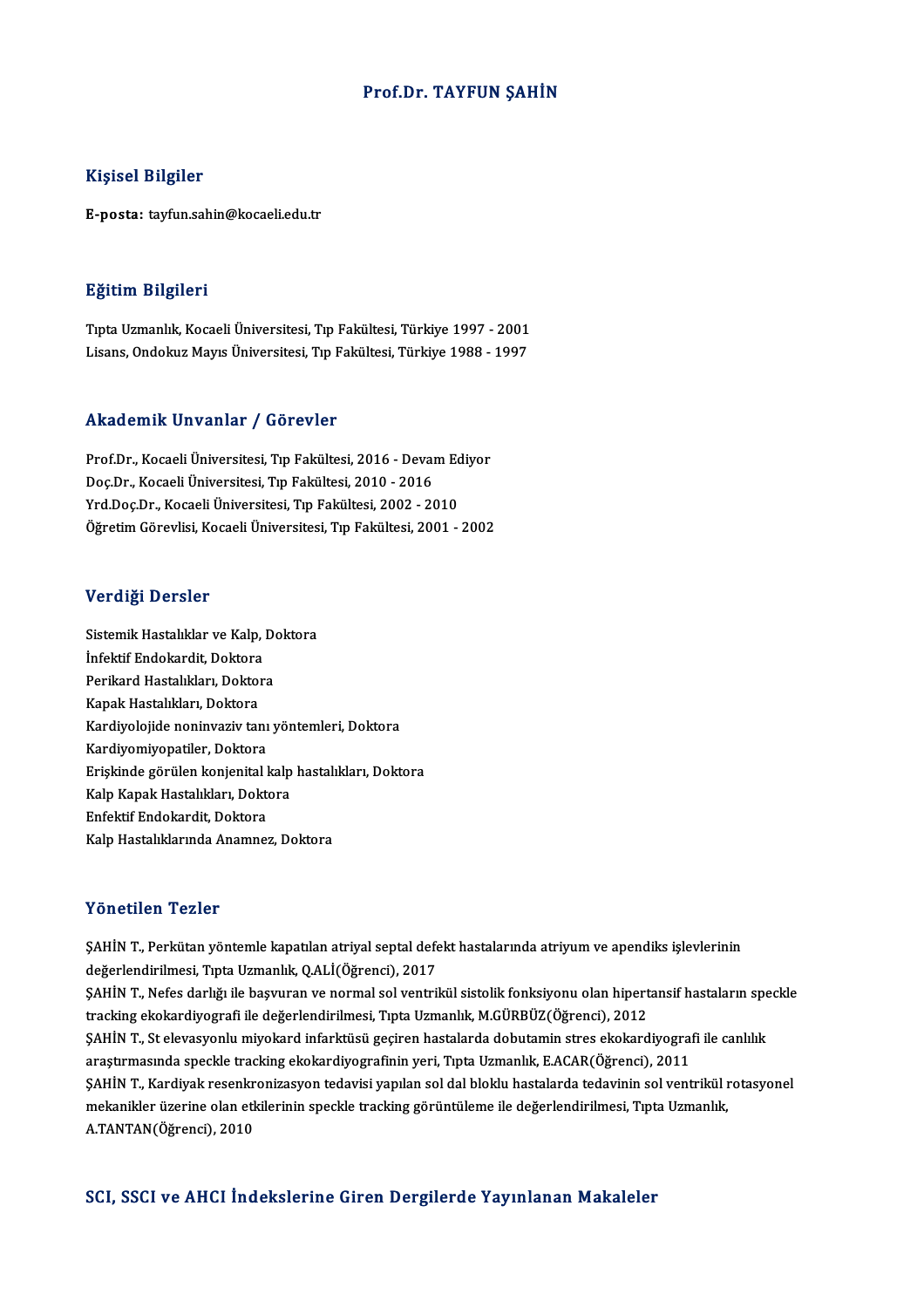I. Management of left ventricular outflow tract obstruction in transcatheter mitral valve replacement<br>Reply Manag<br>Reply<br>KU IC 7

Reply<br>KILIÇ T., Coskun S., ÇAKIR Ö., Isravilov R., YAVUZ S., Hosten T., ŞAHİN T. Reply<br>KILIÇ T., Coskun S., ÇAKIR Ö., Isravilov R., YAVUZ Ş., Hosten T., ŞAHİN T.<br>ANATOLIAN JOURNAL OF CARDIOLOGY, cilt.25, sa.11, ss.839-840, 2021 (SCI İndekslerine Giren Dergi)<br>Hasfulness of Peritoneal Ultrafiltration in

II. Usefulness of Peritoneal Ultrafiltration in Patients with Diuretic Resistant Heart Failure without End-<br>Stage Renal Disease ANATOLIAN JOURNAL<br>Usefulness of Perito<br>Stage Renal Disease<br>SAHINE CÖVCAV PEV Usefulness of Peritoneal Ultrafiltration in Patients with Diuretic Resistant Heart Failure without I<br>Stage Renal Disease<br>ŞAHİN E., GÖKÇAY BEK S., EREN N., KARAÜZÜM İ., ERGÜL M., YILDIZ N., ŞAHİN T., DERVİŞOĞLU E., KALENDER

GÖNÜLLÜ B.<br>CARDIORENAL MEDICINE, cilt,10, sa,6, ss,429-439, 2020 (SCI İndekslerine Giren Dergi) ŞAHİN E., GÖKÇAY BEK S., EREN N., KARAÜZÜM İ., ERGÜL M., YILDIZ N., ŞAHİN T., DERVİ<br>GÖNÜLLÜ B.<br>CARDIORENAL MEDICINE, cilt.10, sa.6, ss.429-439, 2020 (SCI İndekslerine Giren Dergi)<br>Bendennee and Its Clinisel Impertance in Q

- GÖNÜLLÜ B.<br>CARDIORENAL MEDICINE, cilt.10, sa.6, ss.429-439, 2020 (SCI İndekslerine Giren Dergi)<br>III. Bendopnea and Its Clinical Importance in Outpatient Patients with Pulmonary Arterial Hypertension<br>KARAÜZÜM K. KARAÜZÜM İ. CARDIORENAL MEDICINE, cilt.10, sa.6, ss.429-439, 2020 (SCI İndekslerine Giren Dergi)<br>Bendopnea and Its Clinical Importance in Outpatient Patients with Pulmonary Arterial Hype<br>KARAÜZÜM K., KARAÜZÜM İ., KILIÇ T., ŞAHİN T., B Bendopnea and Its Clinical Importance in Outpatient Patients with Pulmonary Ar<br>KARAÜZÜM K., KARAÜZÜM İ., KILIÇ T., ŞAHİN T., BAYDEMİR C., Argun S., Celikyurt U., Bildiri<br>ACTA CARDIOLOGICA SINICA, cilt.34, sa.6, ss.518-525, KARAÜZÜM K., KARAÜZÜM İ., KILIÇ T., ŞAHİN T., BAYDEMİR C., Argun S., Celikyurt U., Bildirici U., Agir A.<br>ACTA CARDIOLOGICA SINICA, cilt.34, sa.6, ss.518-525, 2018 (SCI İndekslerine Giren Dergi)<br>IV. Predicting value of coup
- ACTA CARDIOLOGICA SINICA, cilt.34<br>Predicting value of coupling internations with V3 transition<br>Colibrust II, Agis A, VARAUZUM L.V

contractions with V3 transition<br>Celikyurt U., Agir A., KARAÜZÜM İ., KARAÜZÜM K., ŞAHİN T., VURAL A. contractions with V3 transition<br>Celikyurt U., Agir A., KARAÜZÜM İ., KARAÜZÜM K., ŞAHİN T., VURAL A.<br>JOURNAL OF INTERVENTIONAL CARDIAC ELECTROPHYSIOLOGY, cilt.53, sa.2, ss.169-174, 2018 (SCI İndekslerine<br>Ciron Dergi) Celikyurt U., *i*<br>JOURNAL OF<br>Giren Dergi)<br>What baye JOURNAL OF INTERVENTIONAL CARDIAC ELECTROPHYSIOLOGY, cilt.53, sa.2, ss.169-174, 2018 (SCI İndekslerine<br>Giren Dergi)<br>V. What have we learned from Turkish familial hypercholesterolemia registries (A-HIT1 and A-HIT2)?<br>V. What

Giren Dergi)<br>What have we learned from Turkish familial hypercholesterolemia registries (A-HIT1 and A-HIT2)?<br>Kayikcioglu M., Tokgozoglu L., DOĞAN V., CEYHAN C., TUNÇEZ A., KUTLU M., ONRAT E., Alici G., Akbulut M., ÇELİK A. **Wha<br>Kayil<br>et al.** Kayikcioglu M., Tokgozoglu L., DOĞAN V., CEYHAN C., TUNÇEZ A., KUTLU M., Ol<br>et al.<br>ATHEROSCLEROSIS, cilt.277, ss.341-346, 2018 (SCI İndekslerine Giren Dergi)<br>Posidual shunt dua ta spontaneous porforation of noluvinul alsoh et al.<br>ATHEROSCLEROSIS, cilt.277, ss.341-346, 2018 (SCI İndekslerine Giren Dergi)<br>VI. Residual shunt due to spontaneous perforation of polyvinyl alcohol membrane of ASD Occluder;

ATHEROSCLEROSIS, cilt.277, ss.3<br>Residual shunt due to spont<br>what about after diagnosis?<br>Pozyels S. SAHIN T Residual shunt du<br>what about after<br>Bozyelc S., ŞAHİN T.<br>PEVISTA POPTICUE what about after diagnosis?<br>Bozyelc S., ŞAHİN T.<br>REVISTA PORTUGUESA DE CARDIOLOGIA, cilt.37, sa.7, ss.631, 2018 (SCI İndekslerine Giren Dergi)<br>OBS narrowing and prodistion of response to cardine resynshrepisstion thereny B

Bozyelc S., ŞAHİN T.<br>REVISTA PORTUGUESA DE CARDIOLOGIA, cilt.37, sa.7, ss.631, 2018 (SCI İndekslerine Giren Dergi)<br>VII. QRS narrowing and prediction of response to cardiac resynchronization therapy Reply<br>Sinal A. Borvel S. REVISTA PORTUGUESA DE CARDIOLOGIA, cilt.37, sa.7, ss.631, 2018 (SCI İndekslerine Giren Dergi)<br>QRS narrowing and prediction of response to cardiac resynchronization therapy Reply<br>Sipal A., Bozyel S., Aktas M., Dervis E., Ak QRS narrowing and prediction of response to cardiac resynchronization therapy Reply<br>Sipal A., Bozyel S., Aktas M., Dervis E., Akbulut T., Argan O., Celikyurt U., Ural D., ŞAHİN T., Agir A., et al.<br>ANATOLIAN JOURNAL OF CARD Sipal A., Bozyel S., Aktas M., Dervis E., Akbulut T., Argan O., Celikyurt U., Ural D., ŞAHİN T., Agir A., et al.<br>ANATOLIAN JOURNAL OF CARDIOLOGY, cilt.19, sa.5, 2018 (SCI İndekslerine Giren Dergi)<br>VIII. New Pulmonary Valvu

# ANATOLIAN JOURNAL OF CARDIOLOG<br>New Pulmonary Valvuloplasty Tec<br>Severe Pulmonary Valve Stenosis<br>VILIC T. SAHIN T. KARAÜZÜM K. URA New Pulmonary Valvuloplasty Technique by Use of<br>Severe Pulmonary Valve Stenosis<br>KILIÇ T., ŞAHİN T., KARAÜZÜM K., URAL E., Pedersen W. R.<br>TEVAS UEAPT INSTITUTE IQUPNAL .sik 45, 83, 83, 76, 83, 7 Severe Pulmonary Valve Stenosis<br>KILIÇ T., ŞAHİN T., KARAÜZÜM K., URAL E., Pedersen W. R.<br>TEXAS HEART INSTITUTE JOURNAL, cilt.45, sa.2, ss.76-83, 2018 (SCI İndekslerine Giren Dergi)<br>The Evistenes of Obesity Paradov and Effe

- KILIÇ T., ŞAHİN T., KARAÜZÜM K., URAL E., Pedersen W. R.<br>TEXAS HEART INSTITUTE JOURNAL, cilt.45, sa.2, ss.76-83, 2018 (SCI İndekslerine Giren Dergi)<br>IX. The Existence of Obesity Paradox and Effect of Obesity on In-Hosp TEXAS HEART INSTITUTE JOURNAL, cilt.45, sa.2, ss.76-83, 2018 (SC.<br>The Existence of Obesity Paradox and Effect of Obesity on I<br>Treated with Primary Percutaneous Coronary Intervention<br>France LURALE, Altre M. KAHRAMAN C. Bild The Existence of Obesity Paradox and Effect of Obesity on In-Hospital-Outcomes on Elderly<br>Treated with Primary Percutaneous Coronary Intervention<br>Emre E., URAL E., Aktas M., KAHRAMAN G., Bildirici U., KILIÇ T., Akay K., Ce Treated with Primary Percutaneous Coronary Intervention<br>Emre E., URAL E., Aktas M., KAHRAMAN G., Bildirici U., KILIÇ T., Akay K., Cekirdeci E. I. , ŞAHİN T., Ural D.<br>INTERNATIONAL JOURNAL OF GERONTOLOGY, cilt.12, sa.1, ss. Emre E., URAL E., Aktas M., KAHRAMAN G., Bildirici U., KILIÇ T., Akay K., Cekirdeci E. I. , ŞAHİN T., Ural D<br>INTERNATIONAL JOURNAL OF GERONTOLOGY, cilt.12, sa.1, ss.17-21, 2018 (SCI İndekslerine Giren Der<br>X. Surface electr
- INTERNATIONAL JOURNAL OF GERONTOLOGY, cilt.12, sa.1, ss.17-21, 2018 (SCI Indekslerine Giren Dergi)<br>Surface electrogram-guided left ventricular lead placement improves response to cardiac<br>resynchronization therapy X. Surface electrogram-guided left ventricular lead placement improves response to cardiac<br>resynchronization therapy<br>Sipal A., Bozyel S., Aktas M., Dervis E., Akbulut T., Argan O., Celikyurt U., Ural D., ŞAHİN T., Agir A.,

Sipal A., Bozyel S., Aktas M., Dervis E., Akbulut T., Argan O., Celikyurt U., Ural D., SAHİN T., Agir A., et al. Sipal A., Bozyel S., Aktas M., Dervis E., Akbulut T., Argan O., Celikyurt U., Ural D., ŞAHİN T., Agir A., et al.<br>ANATOLIAN JOURNAL OF CARDIOLOGY, cilt.19, sa.3, ss.184-191, 2018 (SCI İndekslerine Giren Dergi)<br>XI. A large b

ANATOLIAN<br>A large bia<br>embolism<br>Dorgis E Al A large biatrial thrombus entrapped by p:<br>embolism<br>Dercis E., Aktas M., Bozyel S., Yayuz S., ŞAHİN T.<br>TURK COCUS KALR RAMAR CERRAHISI RERCIS

embolism<br>Dercis E., Aktas M., Bozyel S., Yayuz S., ŞAHİN T.<br>TURK GOGUS KALP DAMAR CERRAHISI DERGISI-TURKISH JOURNAL OF THORACIC AND CARDIOVASCULAR<br>SURCERY, S<sup>ilt 26</sup>. Sa.d. Sa.150,152,2018 (SSL İndekakısıne Siren Dergi) Dercis E., Aktas M., Bozyel S., Yayuz S., ŞAHİN T.<br>TURK GOGUS KALP DAMAR CERRAHISI DERGISI-TURKISH JOURNAL OF<br>SURGERY, cilt.26, sa.1, ss.150-152, 2018 (SCI İndekslerine Giren Dergi)<br>A Multinegianal, Bandamirad Evaluation o TURK GOGUS KALP DAMAR CERRAHISI DERGISI-TURKISH JOURNAL OF THORACIC AND CARDIOVASCU<br>SURGERY, cilt.26, sa.1, ss.150-152, 2018 (SCI Indekslerine Giren Dergi)<br>XII. A Multiregional, Randomized Evaluation of the Lipid-Modifying

SURGERY, cilt.26, sa.1, ss.150-152, 2018 (SCI İndekslerine Giren Dergi)<br>A Multiregional, Randomized Evaluation of the Lipid-Modifying Efficacy and Tolerability of<br>Anacetrapib Added to Ongoing Statin Therapy in Patients Wit A Multiregional, Randomized Eva<br>Anacetrapib Added to Ongoing S<br>Density Lipoprotein Cholesterol<br>Ballanture C.M., Shah S. Sanna A. Ad Anacetrapib Added to Ongoing Statin Therapy in Patients With Hypercholesterolemia or Low High<br>Density Lipoprotein Cholesterol<br>Ballantyne C. M. , Shah S., Sapre A., Ashraf T. B. , Tobias S. C. , ŞAHİN T., Ye P., Dong Y., Sh

Density Lipoprotein Cholesterol<br>Ballantyne C. M. , Shah S., Sapre A., Ashraf T. B. , Tobias S. C. , ŞAHİN T., Ye P., Dong Y., Sheu W. H. , Kang D., et al.<br>AMERICAN JOURNAL OF CARDIOLOGY, cilt.120, sa.4, ss.569-576, 2017 (S

XIII. Improvement in left ventricular intrinsic dyssynchrony with cardiac resynchronization therapy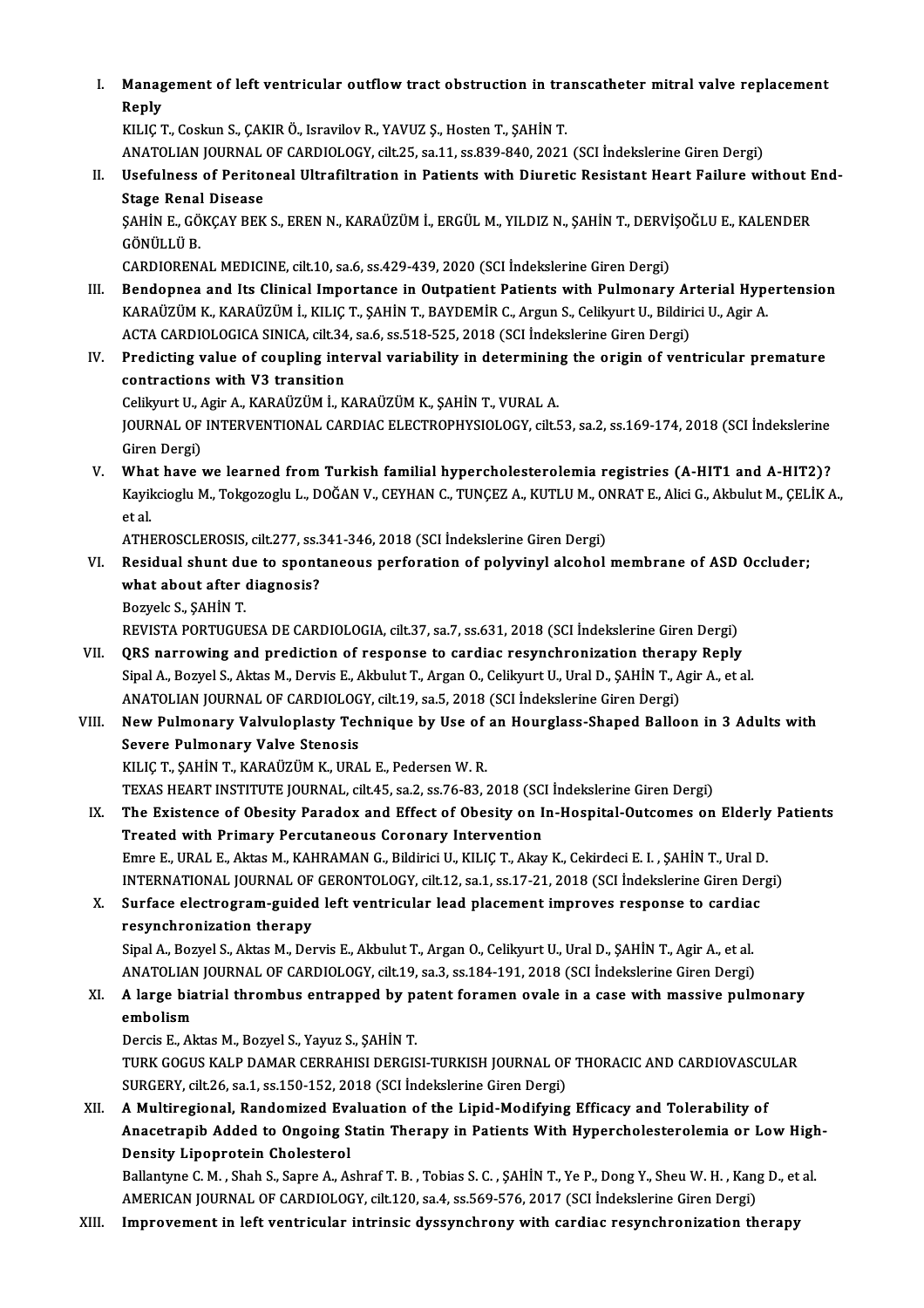Bozyel S., Agir A. A. , ŞAHİN T., Celikyurt U., Aktas M., Argan O., Yilmaz I., Karauzum K., Dervis E., VURAL A., et al.<br>ANATOLIAN IQUPNAL OE GARDIQLOCX. silt 17, sa 4, sa 209, 202, 2017. (SCL Indekskeims Ciren Dergi). Bozyel S., Agir A. A. , ŞAHİN T., Celikyurt U., Aktas M., Argan O., Yilmaz I., Karauzum K., Dervis E., VURAI<br>ANATOLIAN JOURNAL OF CARDIOLOGY, cilt.17, sa.4, ss.298-302, 2017 (SCI İndekslerine Giren Dergi)<br>Assosiatione Bety Bozyel S., Agir A. A. , ŞAHİN T., Celikyurt U., Aktas M., Argan O., Yilmaz I., Karauzum K., Dervis E., VURAL A., et al.<br>ANATOLIAN JOURNAL OF CARDIOLOGY, cilt.17, sa.4, ss.298-302, 2017 (SCI İndekslerine Giren Dergi)<br>XIV. A

ANATOLIAN JOURNAL OF CARDIOLOGY, cilt.17, sa.4, ss.298-302, 2017 (SCI Indekslerine Giren Dergi)<br>Associations Between Neutrophil Gelatinase Associated Lipocalin, Neutrophil-to-Lymphocyte Ratio,<br>Atrial Fibrillation and Renal Associations Between Neutrophil Gelatinase Associated Lipocalin, Neutrophil-to-Lymphocyte Ration<br>Atrial Fibrillation and Renal Dysfunction in Chronic Heart Failure<br>Argan O., Ural D., Kozdag G., ŞAHİN T., Bozyel S., Aktas M Atrial Fibrillation and Renal Dysfunction in Chronic Heart Failure<br>Argan O., Ural D., Kozdag G., ŞAHİN T., Bozyel S., Aktas M., Karauzum K., Yilmaz I., Dervis E<br>MEDICAL SCIENCE MONITOR, cilt.22, ss.4765-4772, 2016 (SCI İnd Argan O., Ural D., Kozdag G., ŞAHİN T., Bozyel S., Aktas M., Karauzum K., Yilmaz I., Dervis E., AĞAÇDİKEN AĞIR A<br>MEDICAL SCIENCE MONITOR, cilt.22, ss.4765-4772, 2016 (SCI İndekslerine Giren Dergi)<br>XV. Cobrahead Deformity i MEDICAL SCIENCE MONITOR, cilt.<br>Cobrahead Deformity in the Ri<br>Septal Defect Occluder Device<br>KILIC T. URAL E. SAHIN T Cobrahead Deformity in<br>Septal Defect Occluder I<br>KILIÇ T., URAL E., ŞAHİN T.<br>TEVAS UEAPT INSTITUTE I Septal Defect Occluder Device<br>KILIÇ T., URAL E., ŞAHİN T.<br>TEXAS HEART INSTITUTE JOURNAL, cilt.42, sa.5, ss.454-457, 2015 (SCI İndekslerine Giren Dergi)<br>Investigation of subelinical athorogelorogia in pooriatie arthritis po KILIÇ T., URAL E., ŞAHİN T.<br>TEXAS HEART INSTITUTE JOURNAL, cilt.42, sa.5, ss.454-457, 2015 (SCI İndekslerine Giren Dergi)<br>XVI. Investigation of subclinical atherosclerosis in psoriatic arthritis patients with minimal d TEXAS H<br>Investig<br>activity<br><sup>VII MAZE</sup> Investigation of subclinical atherosclerosis<br>activity<br>YILMAZER B., ŞAHİN T., Unlu B., Kir H., ÇEFLE A.<br>BHEUMATOLOCY INTERNATIONAL qilt 25, 88, 8 a<mark>ctivity</mark><br>YILMAZER B., ŞAHİN T., Unlu B., Kir H., ÇEFLE A.<br>RHEUMATOLOGY INTERNATIONAL, cilt.35, sa.8, ss.1385-1392, 2015 (SCI İndekslerine Giren Dergi)<br>Assosiation betyvesn Beselution of Exasymented OBS and Besnones to Ca YILMAZER B., ŞAHİN T., Unlu B., Kir H., ÇEFLE A.<br>RHEUMATOLOGY INTERNATIONAL, cilt.35, sa.8, ss.1385-1392, 2015 (SCI İndekslerine Giren Dergi)<br>XVII. Association between Resolution of Fragmented QRS and Response to Cardi RHEUMAT<br>Associati<br>Therapy<br>Colibuut l Association between Resolution of Fragmented QRS and Resp<br>Therapy<br>Celikyurt U., KARAÜZÜM K., ŞAHİN T., Agacdiken A., VURAL A., Ural D.<br>ANNALS OF NONINIASIVE ELECTROCARDIOLOCY, silt 20, ss 2, ss 126 Therapy<br>Celikyurt U., KARAÜZÜM K., ŞAHİN T., Agacdiken A., VURAL A., Ural D.<br>ANNALS OF NONINVASIVE ELECTROCARDIOLOGY, cilt.20, sa.2, ss.126-131, 2015 (SCI İndekslerine Giren Dergi) Celikyurt U., KARAÜZÜM K., ŞAHİN T., Agacdiken A., VURAL A., Ural D.<br>ANNALS OF NONINVASIVE ELECTROCARDIOLOGY, cilt.20, sa.2, ss.126-131, 2015 (SCI İndekslerine Giren<br>XVIII. Evaluation of exenatide versus insulin glargine f ANNALS OF NONINVASIVE ELEC<br>Evaluation of exenatide vers<br>cardiovascular risk markers<br>Curker E. TARKUN i. SAHN T. ( Evaluation of exenatide versus insulin glargine for the<br>cardiovascular risk markers<br>Gurkan E., TARKUN İ., ŞAHİN T., Cetinarslan B., CANTÜRK Z.<br>DIARETES RESEARCH AND CLINICAL PRACTICE cilt 106 sa cardiovascular risk markers<br>Gurkan E., TARKUN İ., ŞAHİN T., Cetinarslan B., CANTÜRK Z.<br>DIABETES RESEARCH AND CLINICAL PRACTICE, cilt.106, sa.3, ss.567-575, 2014 (SCI İndekslerine Giren Dergi) XIX. What is the Lowest Value of Left Ventricular Baseline Ejection Fraction that Predicts Response to Cardiac Resynchronization Therapy? What is the Lowest Value of Left Ventricular Baseline Ejection Fraction tha<br>Cardiac Resynchronization Therapy?<br>Agir A. A. , Celikyurt U., ŞAHİN T., Yilmaz I., KARAÜZÜM K., Bozyel S., Ural D., VURAL A.<br>MEDICAL SCIENCE MONIT Cardiac Resynchronization Therapy?<br>Agir A. A. , Celikyurt U., ŞAHİN T., Yilmaz I., KARAÜZÜM K., Bozyel S., Ural D., VURAL A.<br>MEDICAL SCIENCE MONITOR, cilt.20, ss.1641-1646, 2014 (SCI İndekslerine Giren Dergi)<br>Persutanooya XX. Percutaneous Retrograde Transfemoral Closure of Mitral Paravalvular Leak in 3 Patients without<br>Construction of an Arteriovenous Wire Loop MEDICAL SCIENCE MONITOR, cilt.20, ss.1641-1646, 2014 (SCI İndekslerine Giren Dergi) KILIÇT.,ŞAHİNT.,URAL E. Construction of an Arteriovenous Wire Loop<br>KILIÇ T., ŞAHİN T., URAL E.<br>TEXAS HEART INSTITUTE JOURNAL, cilt.41, sa.2, ss.170-173, 2014 (SCI İndekslerine Giren Dergi)<br>Fyalustion of Cardistovisity via Speekle Trasking Esbesen XXI. Evaluation of Cardiotoxicity via Speckle-Tracking Echocardiography in Patients Treated with **TEXAS HEART IN<br>Evaluation of C<br>Anthracyclines**<br>Dogwy A, CAPUK Dogru A., ÇABUK D., ŞAHİN T., Dolasik I., Temiz S., UYGUN K. ONKOLOGIE, cilt.36, sa.12, ss.712-716, 2013 (SCI İndekslerine Giren Dergi) Dogru A., ÇABUK D., ŞAHİN T., Dolasik I., Temiz S., UYGUN K.<br>ONKOLOGIE, cilt.36, sa.12, ss.712-716, 2013 (SCI İndekslerine Giren Dergi)<br>XXII. Low Serum Triglyceride Levels as Predictors of Cardiac Death in Heart Failure Pa ONKOLOGIE, cilt.36, sa.12, ss.712-716, 2013 (SCI İndekslerine Giren Dergi)<br>Low Serum Triglyceride Levels as Predictors of Cardiac Death in Heart Failure Patients<br>Kozdag G., Ertas G., Emre E., Akay Y., Celikyurt U., ŞAHİN T Low Serum Triglyceride Levels as Predictors of Cardiac Death in Heart Failure Patien<br>Kozdag G., Ertas G., Emre E., Akay Y., Celikyurt U., ŞAHİN T., Gorur G., KARAÜZÜM K., Yilmaz I., Ural<br>TEXAS HEART INSTITUTE JOURNAL, cilt Kozdag G., Ertas G., Emre E., Akay Y., Celikyurt U., ŞAHİN T., Gorur G., KARAÜZÜM K., Yilmaz I., Ural D.,<br>TEXAS HEART INSTITUTE JOURNAL, cilt.40, sa.5, ss.521-528, 2013 (SCI İndekslerine Giren Dergi)<br>XXIII. Neutrophil-to-l TEXAS HEART INSTITUTE JOURNAL, cilt.40, sa.5, ss.521-528, 2013 (SC)<br>Neutrophil-to-lymphocyte ratio predicts response to cardiac<br>Agacdiken A., Celikyurt U., ŞAHİN T., KARAÜZÜM K., VURAL A., Ural D.<br>MEDICAL SCIENCE MONITOR s Neutrophil-to-lymphocyte ratio predicts response to cardiac resynchronizat<br>Agacdiken A., Celikyurt U., ŞAHİN T., KARAÜZÜM K., VURAL A., Ural D.<br>MEDICAL SCIENCE MONITOR, cilt.19, ss.373-377, 2013 (SCI İndekslerine Giren Der Agacdiken A., Celikyurt U., ŞAHİN T., KARAÜZÜM K., VURAL A., Ural D.<br>MEDICAL SCIENCE MONITOR, cilt.19, ss.373-377, 2013 (SCI İndekslerine Giren Dergi)<br>XXIV. Number of Leads With Fragmented QRS Predicts Response to Cardiac MEDICAL SCIENCE MONITOR, cilt.19, ss.373-377, 2013 (SCI İndekslerin<br>Number of Leads With Fragmented QRS Predicts Response to<br>Celikyurt U., Agacdiken A., ŞAHİNT., Al N., Kozdag G., VURAL A., Ural D.<br>CUNICAL CARDIQLOCY silt Number of Leads With Fragmented QRS Predicts Response to Cardiac Reflexivent U., Agacdiken A., ŞAHİN T., Al N., Kozdag G., VURAL A., Ural D.<br>CLINICAL CARDIOLOGY, cilt.36, sa.1, ss.36-39, 2013 (SCI İndekslerine Giren Dergi) Celikyurt U., Agacdiken A., ŞAHİN T., Al N., Kozdag G., VURAL A., Ural D.<br>CLINICAL CARDIOLOGY, cilt.36, sa.1, ss.36-39, 2013 (SCI İndekslerine Giren Dergi)<br>XXV. Relationship Between Endothelial Functions and Acetylsalicyli CLINICAL CARDIOLOGY, cilt.36, sa.1, ss.36-39, 2013 (SCI İndekslerine Giren Dergi)<br>Relationship Between Endothelial Functions and Acetylsalicylic Acid Resi<br>Hypertensive Patients<br>SAHİN T., Celikyurt U., Geyik B., Oner G., KI Relationship Between Endothelial Functions and Acetylsalicylic Acid<br>Hypertensive Patients<br>ŞAHİN T., Celikyurt U., Geyik B., Oner G., KILIÇ T., Bildirici U., Kozdag G., Ural D.<br>CLINICAL CARDIQLOCY, silt 35, 33, 38, 755, 762 CLINICAL CARDIOLOGY, cilt.35, sa.12, ss.755-763,2012 (SCI İndekslerineGirenDergi) SAHİN T., Celikyurt U., Geyik B., Oner G., KILIÇ T., Bildirici U., Kozdag G., Ural D.<br>CLINICAL CARDIOLOGY, cilt.35, sa.12, ss.755-763, 2012 (SCI İndekslerine Giren Dergi)<br>XXVI. Relationship between fragmented QRS and respo CLINICAL CARDIOLOGY, cilt.35, sa.12, ss.755-763, 2012 (SC.<br>Relationship between fragmented QRS and response<br>Celikyurt U., Agacdiken A., ŞAHİN T., Al N., VURAL A., Ural D.<br>JOURNAL OF INTERVENTIONAL CARDIAC ELECTROPHYSIO Relationship between fragmented QRS and response to cardiac resynchronization therapy<br>Celikyurt U., Agacdiken A., ŞAHİN T., Al N., VURAL A., Ural D.<br>JOURNAL OF INTERVENTIONAL CARDIAC ELECTROPHYSIOLOGY, cilt.35, sa.3, ss.33 Celikyurt U.,<br>JOURNAL OF<br>Giren Dergi)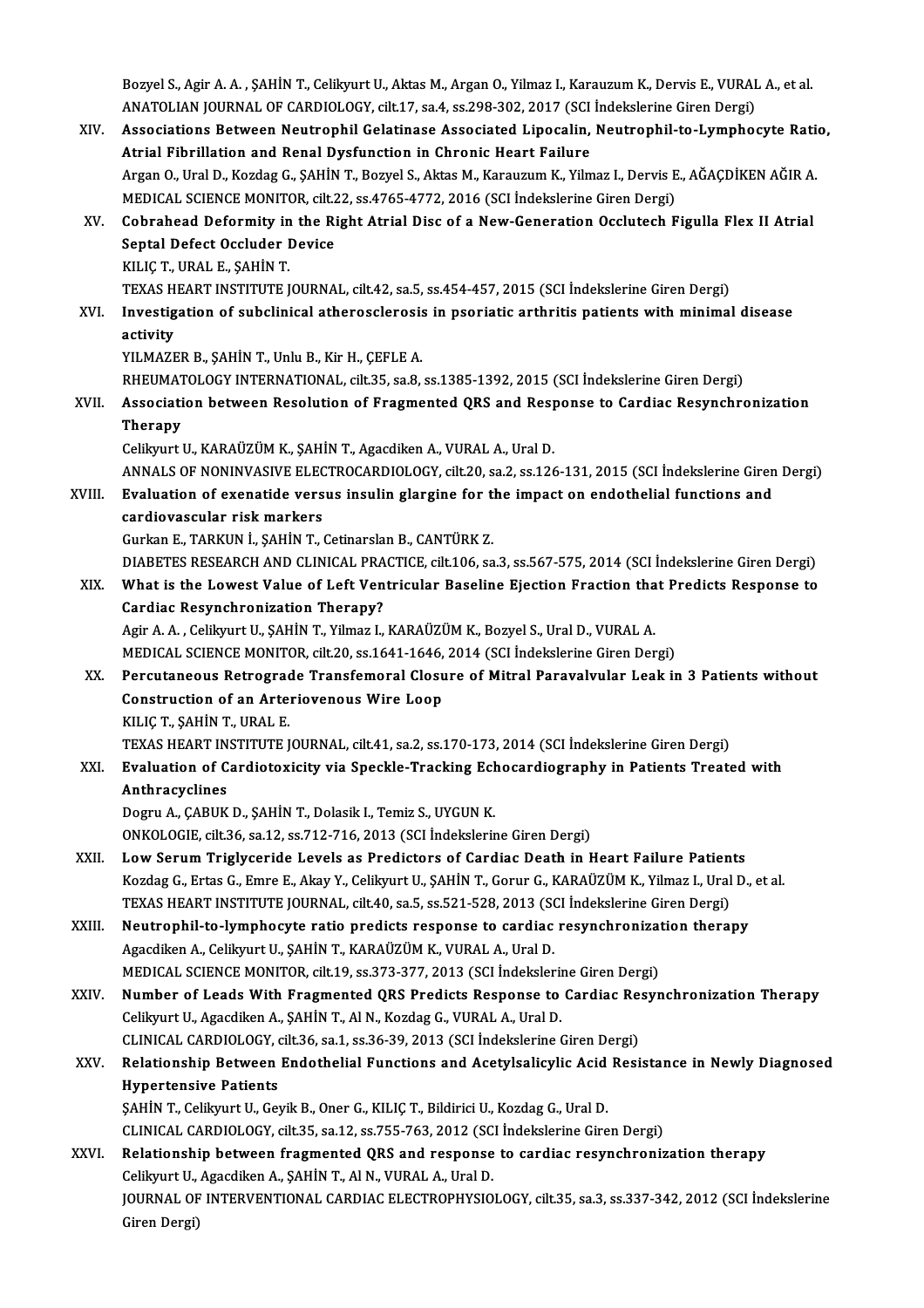| XXVII.        | Aspirin, clopidogrel, and warfarin use and outcomes in a cohort of 580 patients discharged after                                                          |
|---------------|-----------------------------------------------------------------------------------------------------------------------------------------------------------|
|               | hospitalization for decompensated heart failure                                                                                                           |
|               | Kozdag G., Yaymaci M., Ertas G., Celikyurt U., ŞAHİN T., KILIÇ T., Ural D.                                                                                |
|               | HEART AND VESSELS, cilt.27, sa.6, ss.568-575, 2012 (SCI Indekslerine Giren Dergi)                                                                         |
| XXVIII.       | Association between red blood cell distribution width and response to cardiac resynchronization                                                           |
|               | therapy                                                                                                                                                   |
|               | Celikyurt U., Agacdiken A., ŞAHİN T., Kozdag G., VURAL A., Ural D.                                                                                        |
|               | JOURNAL OF INTERVENTIONAL CARDIAC ELECTROPHYSIOLOGY, cilt.35, sa.2, ss.215-218, 2012 (SCI İndekslerine                                                    |
|               | Giren Dergi)                                                                                                                                              |
| XXIX.         | Respiratory changes in the E/A wave pattern can be an early sign of diastolic dysfunction: An                                                             |
|               | echocardiographic long-term follow-up study                                                                                                               |
|               | ŞAHİN T., Celikyurt U., KILIÇ T., KAHRAMAN G., Kozdag G., Agacdiken A., URAL E., Ural D.                                                                  |
|               | MEDICAL SCIENCE MONITOR, cilt.18, sa.10, 2012 (SCI İndekslerine Giren Dergi)                                                                              |
| XXX.          | A young patient with coronary artery anomaly, whose left anterior descending artery originated                                                            |
|               | from the pulmonary artery, underwent cardiac arrest                                                                                                       |
|               | Şahin T., Bozyel S., Acar E., Bildirici U., Yavuz Ş., Baris Ö., Ural E., Ural D.                                                                          |
|               | CARDIOVASCULAR JOURNAL OF AFRICA, cilt.23, sa.8, 2012 (SCI İndekslerine Giren Dergi)                                                                      |
| XXXI.         | Relation of hs-CRP and BNP levels with the atrial spontaneous echo contrast and thrombi in                                                                |
|               | permanent atrial fibrillation patients with different etiologies                                                                                          |
|               | ŞAHİN T., Acar E., Cellkyurt U., KILIÇ T., Kozdag G., Yilmaz I., Agacdiken A., Ural D.                                                                    |
|               | MEDICAL SCIENCE MONITOR, cilt.18, sa.2, 2012 (SCI İndekslerine Giren Dergi)                                                                               |
| XXXII.        | Diabetic cardiomyopathy                                                                                                                                   |
|               | Acar E., Ural D., Bildirici U., ŞAHİN T., Yilmaz I.                                                                                                       |
|               | ANATOLIAN JOURNAL OF CARDIOLOGY, cilt.11, sa.8, ss.732-737, 2011 (SCI İndekslerine Giren Dergi)                                                           |
| <b>XXXIII</b> | Relationship Between Left Ventricular Dyssynchrony and Reverse Remodeling After Cardiac                                                                   |
|               | <b>Resynchronization Therapy</b>                                                                                                                          |
|               | Celikyurt U., VURAL A., ŞAHİN T., KILIÇ T., Agacdiken A., Ural D.<br>CLINICAL CARDIOLOGY, cilt.34, sa.10, ss.645-648, 2011 (SCI İndekslerine Giren Dergi) |
| XXXIV.        | Endothelial dysfunction and low grade chronic inflammation in subclinical hypothyroidism due to                                                           |
|               | autoimmune thyroiditis                                                                                                                                    |
|               | Turemen E. E., Cetinarslan B., ŞAHİN T., CANTÜRK Z., Tarkun I.                                                                                            |
|               | ENDOCRINE JOURNAL, cilt.58, sa.5, ss.349-354, 2011 (SCI Indekslerine Giren Dergi)                                                                         |
| XXXV.         | Triiodothyronine and Brain Natriuretic Peptide Similar Long-Term Prognostic Values for Chronic                                                            |
|               | <b>Heart Failure</b>                                                                                                                                      |
|               | Kozdag G., Ertas G., KILIÇ T., Acar E., ŞAHİN T., Ural D.                                                                                                 |
|               | TEXAS HEART INSTITUTE JOURNAL, cilt.37, sa.5, ss.538-546, 2010 (SCI İndekslerine Giren Dergi)                                                             |
| XXXVI.        | Right Atrial Appendage Function in Different Etiologies of Permanent Atrial Fibrillation: A                                                               |
|               | Transesophageal Echocardiography and Tissue Doppler Imaging Study                                                                                         |
|               | ŞAHİN T., Ural D., KILIÇ T., Bildirici U., Kozdag G., AĞAÇDİKEN AĞIR A., URAL E.                                                                          |
|               | ECHOCARDIOGRAPHY-A JOURNAL OF CARDIOVASCULAR ULTRASOUND AND ALLIED TECHNIQUES, cilt.27, sa.4,                                                             |
|               | ss.384-393, 2010 (SCI İndekslerine Giren Dergi)                                                                                                           |
| XXXVII.       | Dilated cardiomyopathy, spontaneous echo contrast in the aorta and embolic events                                                                         |
|               | Kozdag G., Ertas G., ȘAHİN T., KILIÇ T., AĞAÇDİKEN AĞIR A., Bildirici U., VURAL A., Ural D.                                                               |
|               | ACTA CARDIOLOGICA, cilt.65, sa.1, ss.9-14, 2010 (SCI İndekslerine Giren Dergi)                                                                            |
| XXXVIII.      | Elevated level of high-sensitivity C-reactive protein is important in determining prognosis in chronic                                                    |
|               | heart failure                                                                                                                                             |
|               | Kozdag G., Ertas G., KILIÇ T., Acar E., AĞAÇDİKEN AĞIR A., ŞAHİN T., Cetin M., Bildirici U., Ural D.                                                      |
|               | MEDICAL SCIENCE MONITOR, cilt.16, sa.3, 2010 (SCI İndekslerine Giren Dergi)                                                                               |
| <b>XXXIX</b>  | Impact of the metabolic syndrome on high-sensitivity C reactive protein levels in patients with acute                                                     |
|               | coronary syndrome<br>KILIÇ T., Jneid H., URAL E., Oner G., ŞAHİN T., Kozdag G., KAHRAMAN G., Ural D.                                                      |
|               |                                                                                                                                                           |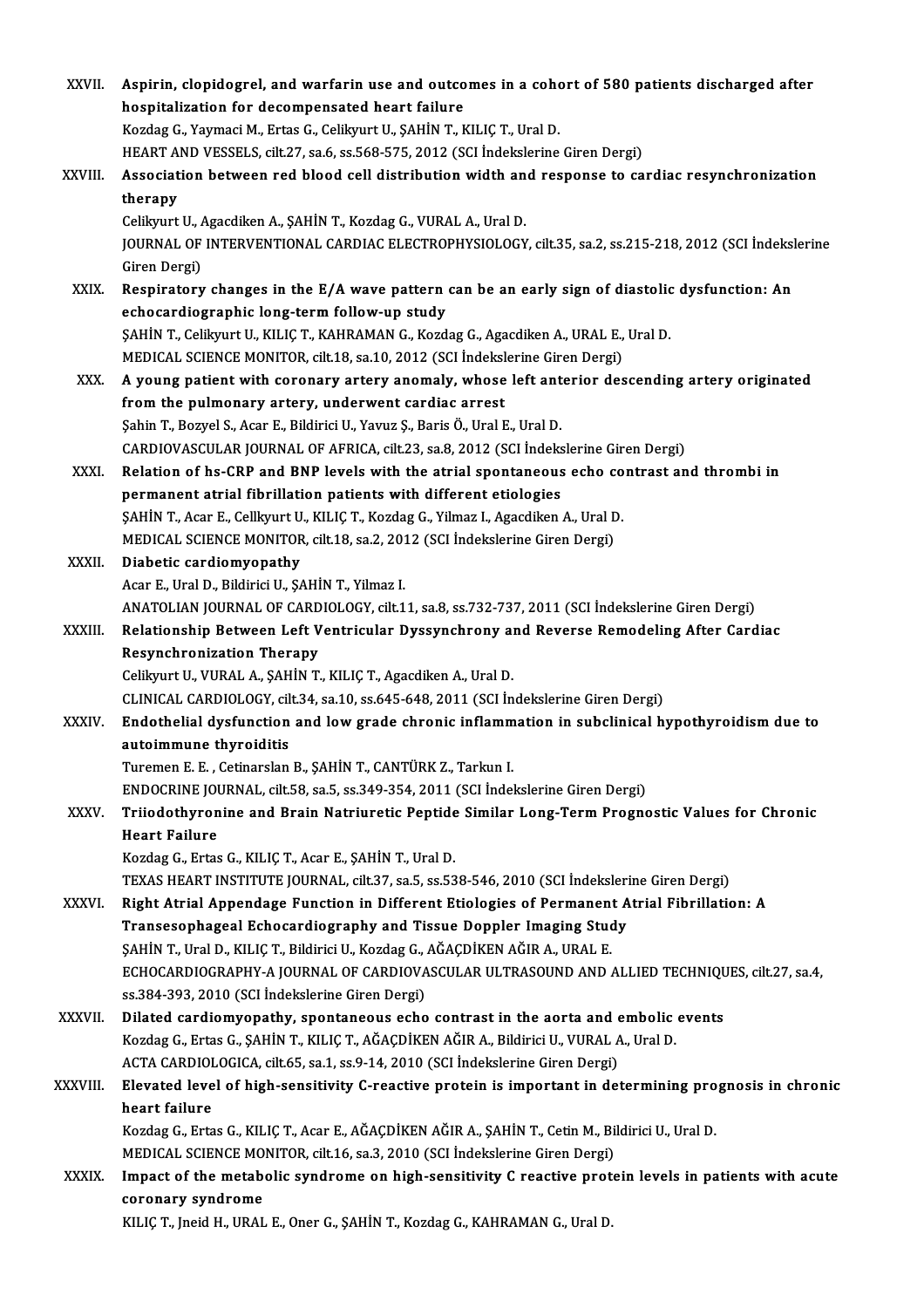ATHEROSCLEROSIS, cilt.207, sa.2, ss.591-596, 2009 (SCI İndekslerine Giren Dergi)

- ATHEROSCLEROSIS, cilt.207, sa.2, ss.591-596, 2009 (SCI İndekslerine Giren Dergi)<br>XL. Comparison of the long-term prognostic value of Cystatin C to other indicators of renal function,<br>markars of inflammation and systalis du ATHEROSCLEROSIS, cilt.207, sa.2, ss.591-596, 2009 (SCI İndekslerine Giren Dergi)<br>Comparison of the long-term prognostic value of Cystatin C to other indicators of renal function,<br>markers of inflammation and systolic dysfun Comparison of the long-term prognostic value of Cystatin C to other indicators of rei<br>markers of inflammation and systolic dysfunction among patients with acute coronar<br>KILIÇ T., Oner G., URAL E., YUMUK Z., ŞAHİN T., Bildi markers of inflammation and systolic dysfunction among patients with a<br>KILIÇ T., Oner G., URAL E., YUMUK Z., ŞAHİN T., Bildirici U., Acar E., Celikyurt U., Koz<br>ATHEROSCLEROSIS, cilt.207, sa.2, ss.552-558, 2009 (SCI İndeksl KILIÇ T., Oner G., URAL E., YUMUK Z., ŞAHİN T., Bildirici U., Acar E., Celikyurt U., Kozdag G., Ural D.<br>ATHEROSCLEROSIS, cilt.207, sa.2, ss.552-558, 2009 (SCI İndekslerine Giren Dergi)<br>XLI. Long-Term Prognosis of Non-I
- ATHEROSCLEROSIS, cilt.207, sa.2, ss.552-558, 2009 (SCI İndekslerine Giren Dergi)<br>Long-Term Prognosis of Non-Interventionally Followed Patients with Isolated |<br>Severe Systolic Compression of the Left Anterior Descending Cor Long-Term Prognosis of Non-Interventionally Followed Patients with I<br>Severe Systolic Compression of the Left Anterior Descending Coronary<br>URAL E., Bildirici U., Celikyurt U., KILIÇ T., ŞAHİN T., Acar E., Kahraman G., Ural Severe Systolic Compression of the Left Anterior Descending Coronary Art<br>URAL E., Bildirici U., Celikyurt U., KILIÇ T., ŞAHİN T., Acar E., Kahraman G., Ural D.<br>CLINICAL CARDIOLOGY, cilt.32, sa.8, ss.454-457, 2009 (SCI İnde URAL E., Bildirici U., Celikyurt U., KILIÇ T., ŞAHİN T., Acar E., Kahraman G., Ural D.<br>CLINICAL CARDIOLOGY, cilt.32, sa.8, ss.454-457, 2009 (SCI İndekslerine Giren Dergi)<br>XLII. Which cut-off value of high sensitivity C-rea
- CLINICAL CARDIOLOGY, cilt.32, sa.8, ss.454-457, 2009 (SCI In<br>Which cut-off value of high sensitivity C-reactive proto<br>prognosis in patients with acute coronary syndrome?<br>KU IC T. Ural E. Oper C. Sobin T. Kilia M. VAVUZ S. Which cut-off value of high sensitivity C-reactive protein is more valuable for determining loi<br>prognosis in patients with acute coronary syndrome?<br>KILIÇ T., Ural E., Oner G., Sahin T., Kilic M., YAVUZ Ş., KANKO M., Kahram prognosis in patients with acute coronary syndrome?<br>KILIÇ T., Ural E., Oner G., Sahin T., Kilic M., YAVUZ Ş., KANKO M., Kahraman G., Bildirici U., BERKİ K. T. , et al.<br>ANATOLIAN JOURNAL OF CARDIOLOGY, cilt.9, sa.4, ss.280-KILIÇ T., Ural E., Oner G., Sahin T., Kilic M., YAVUZ Ş., KANKO M., Kahraman G., Bildirici U., BERKİ K. T. , et al.<br>ANATOLIAN JOURNAL OF CARDIOLOGY, cilt9, sa.4, ss.280-289, 2009 (SCI İndekslerine Giren Dergi)<br>XLIII. Evalu
- ANATOLIAN JOURNAL OF CARDIOLOGY, cilt.9, sa.4, ss.280-289, 2009 (SCI İndekslerine Giren Dergi)<br>Evaluation of Left Atrial Appendage Functions According to Different Etiologies of Atria<br>with a Tissue Doppler Imaging Techniqu Evaluation of Left Atrial Appendage Functions According to Different<br>with a Tissue Doppler Imaging Technique by Using Transesophageal<br>ŞAHİN T., Ural D., KILIÇ T., Bildirici U., Kozdag G., AĞAÇDİKEN AĞIR A., URAL E.<br>ECHOCAR with a Tissue Doppler Imaging Technique by Using Transesophageal Echocardiography<br>\$AHİN T., Ural D., KILIÇ T., Bildirici U., Kozdag G., AĞAÇDİKEN AĞIR A., URAL E.<br>ECHOCARDIOGRAPHY-A JOURNAL OF CARDIOVASCULAR ULTRASOUND AND ŞAHİN T., Ural D., KILIÇ T., Bildirici U., Kozdag G., AĞAÇDİKEN AĞIR A., URAL E.
- XLIV. Asymptomaticmalposition of pacemaker lead associated with thrombus ŞAHİNT.,KILIÇT.,CelikyurtU.,AygunF.,BildiriciU.,AgacdikenA. CLINICALRESEARCHINCARDIOLOGY, cilt.98, sa.1, ss.71-73,2009 (SCI İndekslerineGirenDergi)
- XLV. Comparison of the effects of left vs. right ventricular pacing on left ventricular remodel ing Bildirici U., VURAL A., Agacdiken A., ŞAHİN T., Celikyurt U., KILIÇ T., Ural D. EUROPACE, cilt.10, sa.12, ss.1387-1391, 2008 (SCI İndekslerine Giren Dergi) Bildirici U., VURAL A., Agacdiken A., ŞAHİN T., Celikyurt U., KILIÇ T., Ural D.<br>EUROPACE, cilt.10, sa.12, ss.1387-1391, 2008 (SCI İndekslerine Giren Dergi)<br>XLVI. Infective endocarditis in the setting of infundibular-valvul
- EUROPACE, cilt.10, sa.12, ss.1387-1391, 2008 (SCI Ind<br>Infective endocarditis in the setting of infundib<br>triatriatum dextrum and patent foramen ovale<br>SAHIN T. Bildirisi II, Kandamir C. Coliburat II, Ural D. Infective endocarditis in the setting of infundibular-valvular<br>triatriatum dextrum and patent foramen ovale<br>ŞAHİN T., Bildirici U., Kandemir C., Celikyurt U., Ural D., Komsuoglu B.<br>INTERNATIONAL JOURNAL OF CARDIOLOCY, silt triatriatum dextrum and patent foramen ovale<br>ŞAHİN T., Bildirici U., Kandemir C., Celikyurt U., Ural D., Komsuoglu B.<br>INTERNATIONAL JOURNAL OF CARDIOLOGY, cilt.127, sa.3, 2008 (SCI İndekslerine Giren Dergi) SAHİN T., Bildirici U., Kandemir C., Celikyurt U., Ural D., Komsuoglu B.<br>INTERNATIONAL JOURNAL OF CARDIOLOGY, cilt.127, sa.3, 2008 (SCI İndekslerine Giren Dergi)<br>XLVII. Evaluation of metabolic syndrome frequency and ca
- INTERNATIONAL JOURNAL OF CARDIOLOGY, cilt.127, sa.3, 2008 (SCI indekslerine Gir<br>Evaluation of metabolic syndrome frequency and carotid artery intima-med<br>factors for atherosclerosis in patients with nonalcoholic fatty liver Evaluation of metabolic syndrome frequency and carotid artery intima-media<br>factors for atherosclerosis in patients with nonalcoholic fatty liver disease<br>Aygun C., Kocaman O., ŞAHİN T., Uraz S., Eminler A. T. , ÇELEBİ A., S factors for atherosclerosis in patients with nonalcoholic fatty liver disease<br>Aygun C., Kocaman O., ŞAHİN T., Uraz S., Eminler A. T. , ÇELEBİ A., Senturk O., HÜLAGÜ S.<br>DIGESTIVE DISEASES AND SCIENCES, cilt.53, sa.5, ss.135 Aygun C., Kocaman O., ŞAHİN T., Uraz S., Eminler A. T. , ÇELEBİ A., Senturk O., HÜLAGÜ S.<br>DIGESTIVE DISEASES AND SCIENCES, cilt.53, sa.5, ss.1352-1357, 2008 (SCI İndekslerine Giren Dergi)<br>XLVIII. Cardiac resynchronizat

# DIGESTIVE DISEAS<br>Cardiac resynch<br>cardiomyopathy<br><sup>Kilio</sup>T, Vural A, Un Cardiac resynchronization therapy in a case of myotonic dystrophy (<br>cardiomyopathy<br>Kilic T., Vural A., Ural D., Sahin T., Agacdiken A., Ertas G., Yildiz Y., Komsuoglu B.<br>BACE BACING AND GLINICAL ELECTROPHYSIOLOGY, silt 20, cardiomyopathy<br>Kilic T., Vural A., Ural D., Sahin T., Agacdiken A., Ertas G., Yildiz Y., Komsuoglu B.<br>PACE-PACING AND CLINICAL ELECTROPHYSIOLOGY, cilt.30, sa.7, ss.916-920, 2007 (SCI İndekslerine Giren Dergi)

XLIX. The frequency of aspirin resistance and its risk factors in patients withmetabolic syndrome

Kahraman G., Sahin T., Kilic T., Baytugan N.Z., Agacdiken A., Ural E., Ural D., Komsuoglu B. INTERNATIONAL JOURNALOF CARDIOLOGY, cilt.115, sa.3, ss.391-396,2007 (SCI İndekslerineGirenDergi)

# Diğer Dergilerde Yayınlanan Makaleler

- Iger Dergilerde Yayınlanan Makaleler<br>I. Cardiac Hydatid Disease and Extracardiac Organ Involvement: A Tertiary Single-Center Experience<br>Cam L Karaüzüm K. Karaüzüm L Özer T. Valnis A. Celar Ö. Cebasi H. Erdamli Gürsel B. Om r Bergherde Tay Inlandir Makareler<br>Cardiac Hydatid Disease and Extracardiac Organ Involvement: A Tertiary Single-Center Experienc<br>Cam İ., Karaüzüm K., Karaüzüm İ., Özer T., Yalniz A., Çakır Ö., Cebeci H., Erdemli Gürsel B. Cardiac Hydatid Disease and Extracardiac Organ Involvement: A Tertiary Single-Ce<br>Çam İ., Karaüzüm K., Karaüzüm İ., Özer T., Yalniz A., Çakır Ö., Cebeci H., Erdemli Gürsel B., Omay<br>ISTANBUL MEDICAL JOURNAL, cilt.22, sa.2, s Çam İ., Karaüzüm K., Karaüzüm İ., Özer T., Yalniz A., Çakır Ö., Cebeci H., Erdemli Gürsel B., Omay O., Çiftçi E., et al.<br>ISTANBUL MEDICAL JOURNAL, cilt.22, sa.2, ss.125-132, 2021 (ESCI İndekslerine Giren Dergi)<br>**Kronik Böb**
- II. Kronik Böbrek Hastalığı ve Kardiyovasküler Hastalıklar Kronik Böbrek Hastalığı ve Kardiyovasküler Hastalıklar<br>AÇAR B., ŞAHİN T.<br>Türkiye Klinikleri Tip Bilimleri Dergisi, ss.48-54, 2020 (Diğer Kurumların Hakemli Dergileri)<br>Left atrial annendage 2D strain assessed bu transesanha

III. Left atrial appendage 2D-strain assessed by transesophageal echocardiography is associated with thromboembolic risk in patients with atrial fibrillation Türkiye Klinikleri Tip Bilimleri Dergisi, ss.48-54, 2020 (Diğer I<br>Left atrial appendage 2D-strain assessed by transesop<br>thromboembolic risk in patients with atrial fibrillation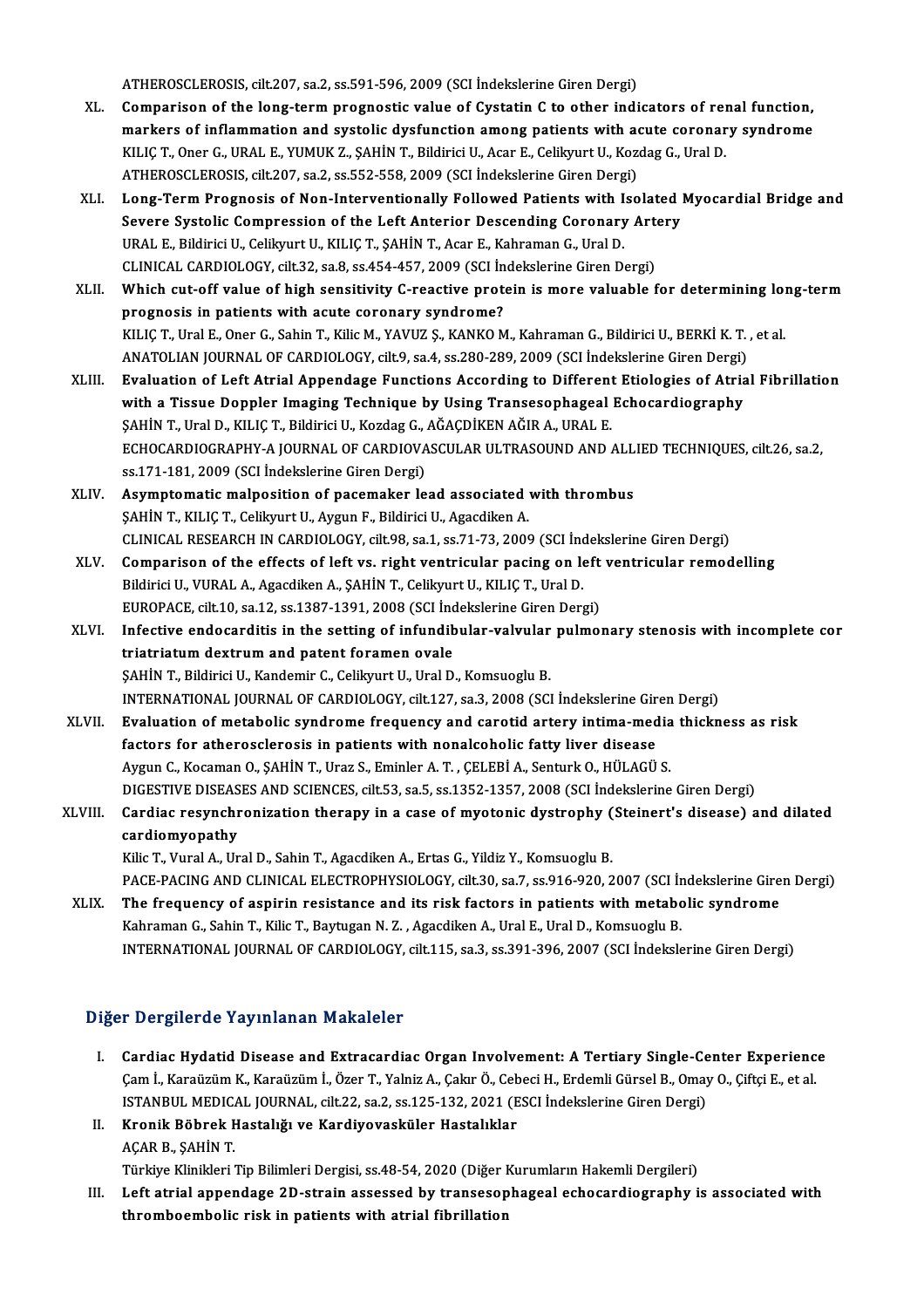Saracoglu E., Ural D., Kilic S., Vuruskan E., ŞAHİN T., AĞAÇDİKEN AĞIR A. Saracoglu E., Ural D., Kilic S., Vuruskan E., ŞAHİN T., AĞAÇDİKEN AĞIR A.<br>TURK KARDIYOLOJI DERNEGI ARSIVI-ARCHIVES OF THE TURKISH SOCIETY OF CARDIOLOGY, cilt.47, sa.2, ss.111-<br>121, 2010 (ESCL İndekalerine Ciren Dergi) Saracoglu E., Ural D., Kilic S., Vuruskan E., Ş.<br>TURK KARDIYOLOJI DERNEGI ARSIVI-ARCI<br>121, 2019 (ESCI İndekslerine Giren Dergi)<br>Biyontriqular Nongarmastian Cardiar TURK KARDIYOLOJI DERNEGI ARSIVI-ARCHIVES OF THE TURKISH SOCIETY OF CARDIOLOGY, cilt.47, sa.2, ss.111-<br>121, 2019 (ESCI İndekslerine Giren Dergi)<br>IV. Biventricular Noncompaction Cardiomyopathy Accompanied by Severe Pulmonary

121, 2019 (ESCI İndekslerine (<br>Biventricular Noncompacti<br>and Patent Foramen Ovale<br>KARAÜZÜM K. KARAÜZÜM İ. ( Biventricular Noncompaction Cardiomyop<br>and Patent Foramen Ovale<br>KARAÜZÜM K., KARAÜZÜM İ., ŞAHİN T., KILIÇ T.<br>JOUPNAL OF CAPDJOVASCULAP FCHOCPAPHY and Patent Foramen Ovale<br>KARAÜZÜM K., KARAÜZÜM İ., ŞAHİN T., KILIÇ T.<br>JOURNAL OF CARDIOVASCULAR ECHOGRAPHY, cilt.28, sa.2, ss.138-140, 2018 (ESCI İndekslerine Giren Dergi)<br>Patent foramen avale and streke KARAÜZÜM K., KARAÜZÜM İ., ŞAHİN 1<br>JOURNAL OF CARDIOVASCULAR ECHO<br>V. Patent foramen ovale and stroke<br>KARAÜZÜM K. KARAÜZÜM İ. SAHİN 1 JOURNAL OF CARDIOVASCULAR ECHOON<br>Patent foramen ovale and stroke<br>KARAÜZÜM K., KARAÜZÜM İ., ŞAHİN T. Patent foramen ovale and stroke<br>KARAÜZÜM K., KARAÜZÜM İ., ŞAHİN T.<br>Journal of Heart and Stroke, cilt.3, sa.1, ss.1-5, 2018 (Diğer Kurumların Hakemli Dergileri)<br>An İntragardias masadəriyad from soronary sinus. KARAÜZÜM K., KARAÜZÜM İ., ŞAHİN T.<br>Journal of Heart and Stroke, cilt.3, sa.1, ss.1-5, 2018 (Diğe<br>VI. An İntracardiac massderived from coronary sinus<br>Karaüzüm İ. V. SAHİN T. Journal of Heart and Stro<br>**An İntracardiac massd<br>Karaüzüm İ. Y. , ŞAHİN T.**<br>Clinice İn Surgerw, çe <sup>3</sup>. çe An İntracardiac massderived from coronary sinus<br>Karaüzüm İ. Y. , ŞAHİN T.<br>Clinics İn Surgery, sa.3, ss.1878, 2018 (Diğer Kurumların Hakemli Dergileri)<br>Infactive endesarditis: More than a beart Karaüzüm İ. Y. , ŞAHİN T.<br>Clinics İn Surgery, sa.3, ss.1878, 2018 (Diğer Ku<br>VII. Infective endocarditis: More than a heart<br>KARAÜZÜM İ.. KARAÜZÜM K.. SAHİN T. Clinics İn Surgery, sa.3, ss.1878, 2018 (<br>Infective endocarditis: More than<br>KARAÜZÜM İ., KARAÜZÜM K., ŞAHİN T. Clinics in Surgery, cilt.3, sa.1, ss.1-2, 2018 (Diğer Kurumların Hakemli Dergileri) KARAÜZÜM İ., KARAÜZÜM K., ŞAHİN T.<br>Clinics in Surgery, cilt.3, sa.1, ss.1-2, 2018 (Diğer Kurumların Hakemli Dergileri)<br>VIII. A massive left-to-right shunt due to delayed spontaneous perforation of polyvinyl alcohol mem Clinics in Surgery, cilt.3, sa.1<br>A massive left-to-right sl<br>of atrial septal occluder<br>Bowel S. SAHIN T. Dowis L A massive left-to-right shunt due to delaye<br>of atrial septal occluder<br>Bozyel S., ŞAHİN T., Dervis E., Aktas M., Saskin H.<br>TURK KARDIYOLOU DERNECLARSIYLARGUIYES of atrial septal occluder<br>Bozyel S., ŞAHİN T., Dervis E., Aktas M., Saskin H.<br>TURK KARDIYOLOJI DERNEGI ARSIVI-ARCHIVES OF THE TURKISH SOCIETY OF CARDIOLOGY, cilt.45, sa.6, ss.541-<br>544, 2017 (ESCL İndekalerine Ciren Dergi) Bozyel S., ŞAHİN T., Dervis E., Aktas M., Sask<br>TURK KARDIYOLOJI DERNEGI ARSIVI-ARCI<br>544, 2017 (ESCI İndekslerine Giren Dergi)<br>Effect of Exenatide an Aartis Stiffness TURK KARDIYOLOJI DERNEGI ARSIVI-ARCHIVES OF THE TURKISH SOCIETY OF C<br>544, 2017 (ESCI Indekslerine Giren Dergi)<br>IX. Effect of Exenatide on Aortic Stiffness and Blood Pressure Parameters<br>CUPKANE TARKINJ 5 SAHINT 544, 2017 (ESCI İndekslerine Giren Dergi)<br>IX. Effect of Exenatide on Aortic Stiffness and Blood Pressure Parameters<br>GÜRKAN E., TARKUN İ., ŞAHİN T. Effect of Exenatide on Aortic Stiffness and Blood Pressure Parameters<br>GÜRKAN E., TARKUN İ., ŞAHİN T.<br>TURKISH JOURNAL OF ENDOCRINOLOGY AND METABOLISM, cilt.21, sa.4, ss.97-103, 2017 (ESCI İndekslerine Giren<br>Persi) GÜRKA<br>TURKIS<br>Dergi)<br>Atrive TURKISH JOURNAL OF ENDOCRINOLOGY AND METABOLISM, cilt.21, sa.4, ss.97-103, 2017 (ESCI İndekslerine Giren<br>Dergi)<br>X. Atriyal septal defekt kapama cihazının polivinil alkol membranının spontan gecikmiş perforasyonuna<br>hağlı ve Dergi)<br>Atriyal septal defekt kapama<br>bağlı yoğun soldan sağa şant<br>Bozvel S. SAHİN T. Emir D. Akta Atriyal septal defekt kapama cihazının poli<br>bağlı yoğun soldan sağa şant<br>Bozyel S., ŞAHİN T., Emir D., Aktas M., ŞAŞKIN H.<br>Türk Kardiyaleji Derneği Arsiyi, silt 45, se 6, se 5 ba<mark>ğlı yoğun soldan sağa şant</mark><br>Bozyel S., ŞAHİN T., Emir D., Aktas M., ŞAŞKIN H.<br>Türk Kardiyoloji Derneği Arşivi, cilt.45, sa.6, ss.541-544, 2017 (Diğer Kurumların Hakemli Dergileri)<br>Imnained muogardial deformation in neor Bozyel S., ŞAHİN T., Emir D., Aktas M., ŞAŞKIN H.<br>Türk Kardiyoloji Derneği Arşivi, cilt.45, sa.6, ss.541-544, 2017 (Diğer Kurumların Hakemli Dergileri)<br>XI. Impaired myocardial deformation in psoriatic arthritis patients as Türk Kardiyoloji Deri<br>I<mark>mpaired myocard</mark>i<br>echocardiography<br><sup>VII MAZER B. SAHİN</sup> YILMAZER B., ŞAHİN T., ÇEFLE A. Acta Reumatologica Portuguesa, cilt.41, ss.131-137, 2016 (Diğer Kurumların Hakemli Dergileri) XILMAZER B., ŞAHİN T., ÇEFLE A.<br>Acta Reumatologica Portuguesa, cilt.41, ss.131-137, 2016 (Diğer Kurumların Hakemli Dergileri)<br>XII. Kompleks ostiyum sekundum tipi atriyal septal defektleri olan üç olguda Amplatzer septa Acta Reumatologica Portuguesa, cilt.41, ss.131-137, 2016 (Diğer Kurumların Hakemli Dergileri)<br>Kompleks ostiyum sekundum tipi atriyal septal defektleri olan üç olguda Amplatzer septal tıkayıcı<br>cihaz ile üç farklı teknik kul Kompleks ostiyum sek<mark>t</mark><br>cihaz ile üç farklı tekni<br>Kilic T., ŞAHİN T., URAL E.<br>Türk Kondiveleji Denneği cihaz ile üç farklı teknik kullanılarak perkütan transkateter yolla atriyal septal defekt kapatılması<br>Kilic T., ŞAHİN T., URAL E.<br>Türk Kardiyoloji Derneği Arşivi, cilt.41, sa.2, ss.148-153, 2013 (Diğer Kurumların Hakemli D Kilic T., ŞAHİN T., URAL E.<br>Türk Kardiyoloji Derneği Arşivi, cilt.41, sa.2, ss.148-153, 2013 (Diğer Kurumların Hakemli Dergileri)<br>XIII. Percutaneous transcatheter atrial septal defect closure with Amplatzer septal occl Türk Kardiyoloji Derneği Arşivi, cilt.41, sa.2, ss.148-153, 2013 (Diğer Kurumların Hakemli Dergileri)<br>Percutaneous transcatheter atrial septal defect closure with Amplatzer septal occluder device using<br>three different tech **Percutaneous transcat<br>three different techniq<br>Kilic T., ŞAHİN T., URAL E.<br>TURK KARDIYOLOU DERN** three different techniques in three adult patients with complex ostium secundum type atrial defects<br>Kilic T., ŞAHİN T., URAL E.<br>TURK KARDIYOLOJI DERNEGI ARSIVI-ARCHIVES OF THE TURKISH SOCIETY OF CARDIOLOGY, cilt.41, sa.2, Kilic T., ŞAHİN T., URAL E.<br>TURK KARDIYOLOJI DERNEGI ARSIVI-ARCHIVES<br>153, 2013 (Diğer Kurumların Hakemli Dergileri)<br>A raroly seen fistula betyeen serenary art TURK KARDIYOLOJI DERNEGI ARSIVI-ARCHIVES OF THE TURKISH SOCIETY OF CARDIOLOGY, cilt.41, sa.2, ss.148-<br>153, 2013 (Diğer Kurumların Hakemli Dergileri)<br>XIV. A rarely seen fistula between coronary artery-descending aorta i 153, 2013 (Diğer Kurumların Hakemli)<br>A rarely seen fistula between coro<br>and bicuspid aortic valve stenosis A rarely seen fistula between coronary artery-descendin<br>and bicuspid aortic valve stenosis<br>Emre E., ŞAHİN T., Celikyurt U., Sarısoy H.T. , YAVUZ Ş., URAL D.<br>Journal of Cardialagu Caees sa 6, sa 103, 105, 2012 (Dižer Kuru and bicuspid aortic valve stenosis<br>Journal of Cardiology Cases, sa.6, ss.103-105, 2012 (Diğer Kurumların Hakemli Dergileri)<br>Journal of Cardiology Cases, sa.6, ss.103-105, 2012 (Diğer Kurumların Hakemli Dergileri) XV. Diagnosis of Persistent Left Superior Vena Cava ŞAHİNT, Celikyurt U. Türk Kardiyoloji Derneği Arşivi, cilt.40, sa.5, ss.466-468, 2012 (Diğer Kurumların Hakemli Dergileri) \$AHİN T., Celikyurt U.<br>Türk Kardiyoloji Derneği Arşivi, cilt.40, sa.5, ss.<br>XVI. Persistan sol süperiyor vena kava tanısı Türk Kardiyoloji Derı<br><mark>Persistan sol süpeı</mark><br>ŞAHİN T., Celikyurt U.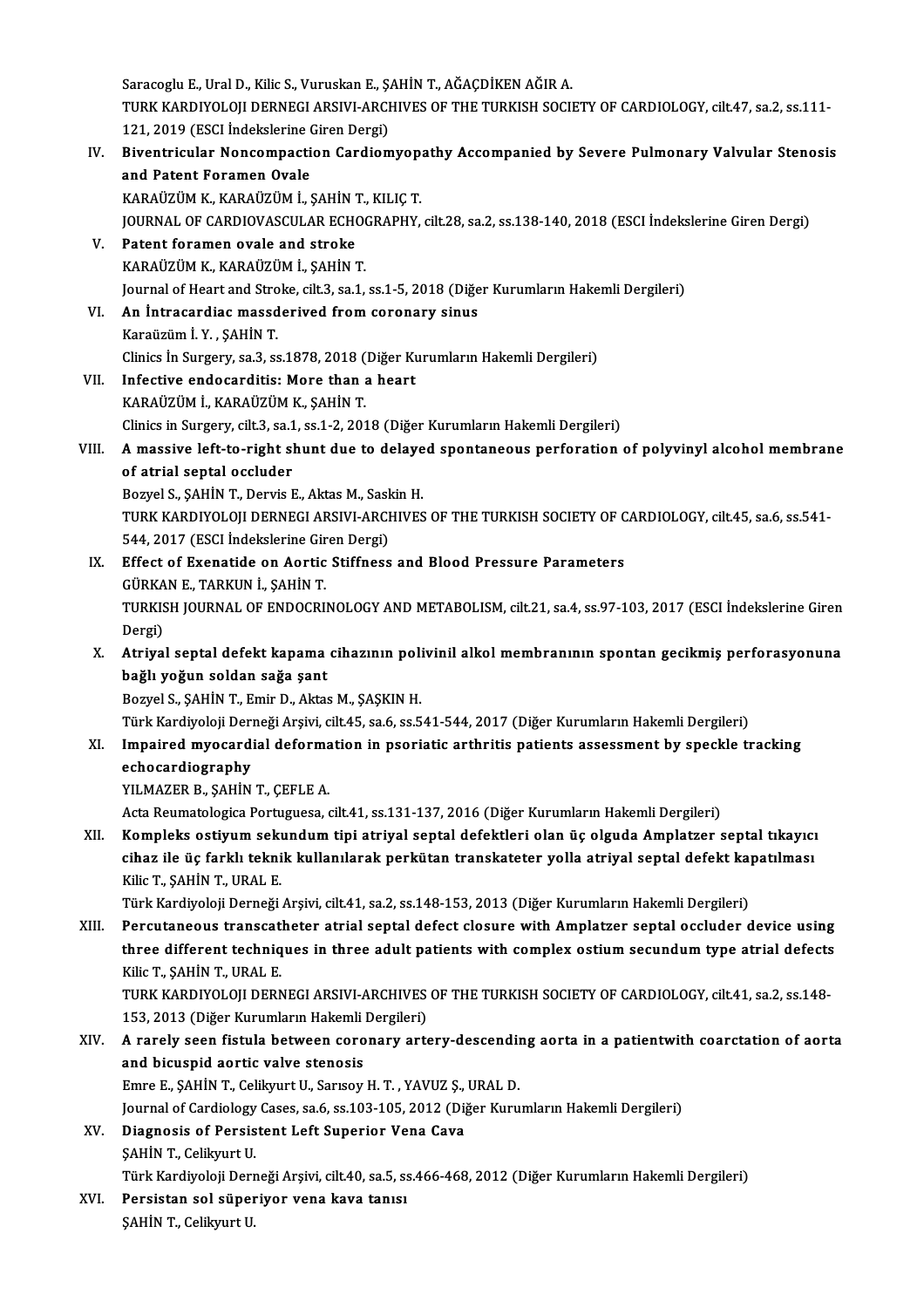Türk Kardiyoloji Derneği Arşivi, cilt.40, sa.5, ss.466-468, 2012 (Diğer Kurumların Hakemli Dergileri)<br>Quadrisusnid Aartis Valve Visualized by Three DimensionalTransthanasis Esbesandiasıs

- Türk Kardiyoloji Derneği Arşivi, cilt.40, sa.5, ss.466-468, 2012 (Diğer Kurumların Hakemli Dergileri)<br>XVII. Quadricuspid Aortic Valve Visualized by Three-DimensionalTransthoracic Echocardiography Türk Kardiyoloji Derneği Arşivi, cilt.40,<br>Quadricuspid Aortic Valve Visualiz<br>Acar E., ŞAHİN T., Yilmaz I., Celikyurt U.<br>Cese Benerta in Cerdialegy, 2011 (Diž. Quadricuspid Aortic Valve Visualized by Three-DimensionalTransthoracic Echocardiography<br>Acar E., SAHİN T., Yilmaz I., Celikyurt U. Case Reports in Cardiology, 2011 (Diğer Kurumların Hakemli Dergileri)
- XVIII. Genç bir hastada kor triatriyatum sinister ve sekundum atriyal septal defekt<br>ŞAHİN T., Kozdag G., Bildirici U., URAL D. Genç bir hastada kor triatriyatum sinister ve sekundum atriyal septal defekt<br>ŞAHİN T., Kozdag G., Bildirici U., URAL D.<br>Türk Kardiyoloji Derneği Arşivi, cilt.39, sa.1, ss.89, 2011 (Diğer Kurumların Hakemli Dergileri)<br>The B XIX. The Relationship Between Vitamin D Levels, Proteinuria and BloodPressure in Patients with Chronic Türk Kardiyoloji I<br><mark>The Relationshi</mark><br>Kidney Disease<br>SENCÜL E Demir ŞENGÜL E., Demirbaş Binnetoğlu E., ŞAHİN T., Yılmaz A. BANTAO Journal, 2011 (Diğer Kurumların Hakemli Dergileri) XX. [Case images: Cor triatriatum sinister and secundum atrial septal defect in a young patient]. ŞAHİNT.,KozdagG.,BildiriciU.,URALD. [Case images: Cor triatriatum sinister and secundum atrial septal defect in a young patient].<br>ŞAHİN T., Kozdag G., Bildirici U., URAL D.<br>Turk Kardiyoloji Dernegi arsivi : Turk Kardiyoloji Derneginin yayin organidir, cilt.3 ŞAHİN T., Kozdag G., Bildirici U.,<br>Turk Kardiyoloji Dernegi arsivi<br>Kurumların Hakemli Dergileri)<br>Knonik böhnek bestelığı olal Turk Kardiyoloji Dernegi arsivi : Turk Kardiyoloji Derneginin yayin organidir, cilt.39, sa.1, ss.89, 2011 (Diğ<br>Kurumların Hakemli Dergileri)<br>XXI. Kronik böbrek hastalığı olan hastalarda spironolaktonun diastolik kalp fonks Kurumların Hakemli Dergileri)<br>Kronik böbrek hastalığı olan hastalarda spironolaktonun diastolik kalp fonksiyonlarına etkisi Türk Nefroloji Diyaliz ve Transplantasyon Dergisi, cilt.19, sa.3, ss.186-191, 2010 (Diğer Kurumların Hakemli Dergileri) ŞENGÜL E., ŞAHİN T., ÇAĞLAYAN Ç., YILMAZ A. Türk Nefroloji Diyaliz ve Transplantasyon Derg<br>Dergileri)<br>XXII. [Case images: quadricuspid aortic valve].<br>Cürküz M. SAHİN T. VURALA, URALD. Dergileri)<br>[Case images: quadricuspid aortic v<br>Gürbüz M., ŞAHİN T., VURAL A., URAL D.<br>Turk Kardiveleji Dernegi arşiyi : Turk Ke Turk Kardiyoloji Dernegi arsivi : Turk Kardiyoloji Derneginin yayin organidir, cilt.38, sa.4, ss.305, 2010 (Diğer<br>Kurumların Hakemli Dergileri) Gürbüz M., ŞAHİN T., VURAL A., URAL D. Turk Kardiyoloji Dernegi arsivi : Turk K<br>Kurumların Hakemli Dergileri)<br>XXIII. [Hydatid cyst in the left ventricle].<br>Kandomir G. SAHİN T. Kilis T. Kanko M Kurumların Hakemli Dergileri)<br>[Hydatid cyst in the left ventricle].<br>Kandemir C., ŞAHİN T., Kilic T., Kanko M.<br>Turk Kardiveleji Dernegi arşiyi : Turk Ke Turk Kardiyoloji Dernegi arsivi : Turk Kardiyoloji Derneginin yayin organidir, cilt.37, sa.6, ss.438, 2009 (Diğer<br>Kurumların Hakemli Dergileri) Kandemir C., ŞAHİN T., Kilic T., Kanko M. XXIV. [Hepatocellular carcinoma in the right atrium]. Kurumların Hakemli Dergileri)<br>[Hepatocellular carcinoma in the r<br>Gürbüz M., ŞAHİN T., Kilic T., Senturk Ö.<br>Turk Kardivalaji Dernesi ərəiyi : Turk K Turk Kardiyoloji Dernegi arsivi : Turk Kardiyoloji Derneginin yayin organidir, cilt.37, sa.8, ss.594, 2009 (Diğer<br>Kurumların Hakemli Dergileri) Gürbüz M., ŞAHİN T., Kilic T., Sei<br>Turk Kardiyoloji Dernegi arsivi<br>Kurumların Hakemli Dergileri)<br>Dilate kandiyemiyeneti, best Turk Kardiyoloji Dernegi arsivi : Turk Kardiyoloji Derneginin yayin organidir, cilt.37, sa.8, ss.594, 2009 (Diğer<br>Kurumların Hakemli Dergileri)<br>XXV. Dilate kardiyomiyopati hastalarında ileri mitral yetersizlik atriyal trom Kurumların Hakemli De<br>Dilate kardiyomiyopa<br>olayları engeller mi?<br>Kordes G. UPAL D. GET Dilate kardiyomiyopati hastalarında ileri mitral yetersizlik atriyal trombogenezis ve tı<br>olayları engeller mi?<br>Kozdag G., URAL D., ÇETİN M., Kilic T., ŞAHİN T., Agacdiken A., Bildirici U., VURAL A., Komsuoglu B.<br>Medisəl Ne olayları engeller mi?<br>Kozdag G., URAL D., ÇETİN M., Kilic T., ŞAHİN T., Agacdiken A., Bildirici U., VURAL A., Komsuoglu B. XXVI. Akut koroner sendromlu hastalarda yüksek duyarlı C-reaktif proteinin uzun dönem prognozu<br>belirlemede hangi kestirim değeri daha değerlidir? Medical Network Kardiyoloji, cilt.16, sa.1, ss.12-18, 2009 (Diğer Kurumların Hakemli Dergileri) Akut koroner sendromlu hastalarda yüksek duyarlı C-reaktif proteinin uzun dönem prognozu<br>belirlemede hangi kestirim değeri daha değerlidir?<br>Kilic T., URAL E., Oner G., ŞAHİN T., Kiliç M., YAVUZ Ş., KANKO M., KAHRAMAN G., B belirlemede hangi kestirim değeri daha değerlidir?<br>Kilic T., URAL E., Oner G., ŞAHİN T., Kiliç M., YAVUZ Ş., KANKO M., KAHRAMAN G., Bildirici U., BER<br>Anadolu Kardiyoloji Dergisi, cilt.9, sa.4, ss.280-289, 2009 (Diğer Kurum Kilic T., URAL E., Oner G., ŞAHİN T., Kiliç M., YAVUZ Ş., KANKO M<br>Anadolu Kardiyoloji Dergisi, cilt.9, sa.4, ss.280-289, 2009 (Diğe<br>XXVII. [Hypereosinophilic syndrome (Loeffler endocarditis)].<br>Kandomir C. SAHİN T. Colm Anadolu Kardiyoloji Dergisi, cilt.9, sa.4, ss.28<br>[Hypereosinophilic syndrome (Loeffler<br>Kandemir C., ŞAHİN T., Cakmak H., Bildirici U.<br>Turk Kardiyaloji Dernesi arsiyi : Turk Kardiy [Hypereosinophilic syndrome (Loeffler endocarditis)].<br>Kandemir C., ŞAHİN T., Cakmak H., Bildirici U.<br>Turk Kardiyoloji Dernegi arsivi : Turk Kardiyoloji Derneginin yayin organidir, cilt.37, sa.5, ss.360, 2009 (Diğer<br>Kurumla Kandemir C., ŞAHİN T., Cakmak<br>Turk Kardiyoloji Dernegi arsivi<br>Kurumların Hakemli Dergileri)<br>Linemateus bunertrenbu ef Turk Kardiyoloji Dernegi arsivi : Turk Kardiyoloji Derneginin yayin organi<br>Kurumların Hakemli Dergileri)<br>XXVIII. Lipomatous hypertrophy of the interatrial septum: A case report<br>SAHİN T. Kilia T. Colibrust U. Bildiyisi U. Kurumların Hakemli Dergileri)<br>Lipomatous hypertrophy of the interatrial septum: A case report<br>SAHİN T., Kilic T., Celikyurt U., Bildirici U. Türk Kardiyoloji Derneği Arşivi, cilt.37, sa.3, ss.187-189, 2009 (Diğer Kurumların Hakemli Dergileri) \$AHİN T., Kilic T., Celikyurt U., Bildirici U.<br>Türk Kardiyoloji Derneği Arşivi, cilt.37, sa.3, ss.187-189, 2009 (Diğer Kurumların Hakemli Dergileri)<br>XXIX. The effect of nebivolol on endothelial function in newly diagno Türk Kardiyoloji Derneği Arşivi, ci<br>The effect of nebivolol on end<br>without diastolic dysfunction.<br>SAHİN T. KAHRAMAN G. Vilmaz G The effect of nebivolol on endothelial function in newly diagnosed hy<br>without diastolic dysfunction.<br>ŞAHİN T., KAHRAMAN G., Yılmaz C., Kilic T., URAL D., KOZDAĞ G., Komsuoglu B.<br>High Blood Pressure Cardiayassular Preyentio without diastolic dysfunction.<br>ŞAHİN T., KAHRAMAN G., Yılmaz C., Kilic T., URAL D., KOZDAĞ G., Komsuoglu B.<br>High Blood Pressure Cardiovascular Prevention, cilt.14, ss.235-242, 2007 (Diğer Kurumların Hakemli Dergileri)
	- XXX. Dilate kardiyomiyopatili hastalarda doku Doppler ekokardiyografiyle belirlenen sol ventrikül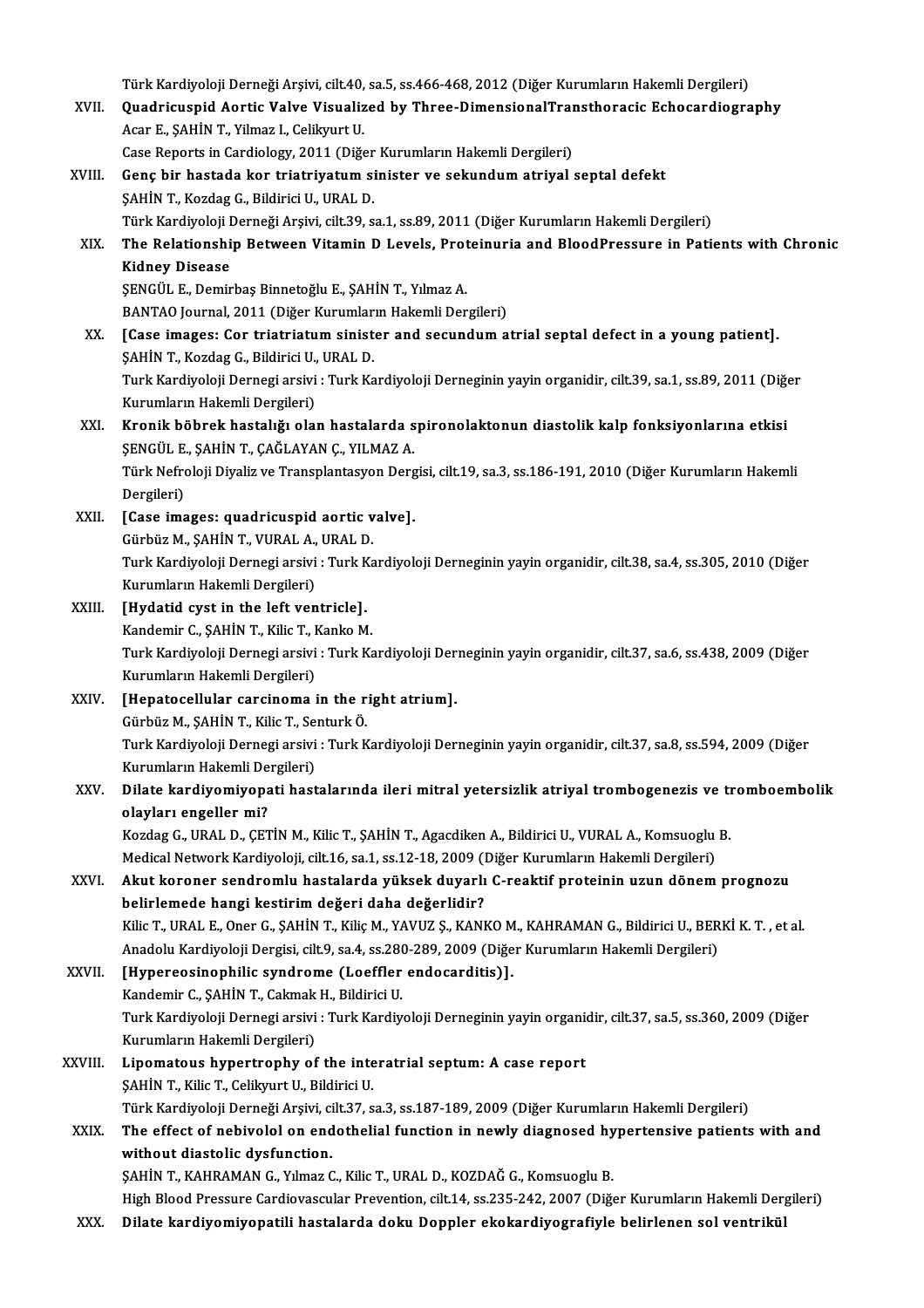|              | bölgesel sistolik ve diyastolik fonksiyonları ile istirahat kantitatif 99mTc MIBI gated SPECT ile                                                                                                                            |
|--------------|------------------------------------------------------------------------------------------------------------------------------------------------------------------------------------------------------------------------------|
|              | belirlenen miyokard perfüzyonu arasındaki ilişki                                                                                                                                                                             |
|              | Kozdag G., BERK F., İŞGÖREN S., ŞAHİN T., URAL D., DEMİR H., Agacdiken A., KAHRAMAN G., ÇELEBİ Ö., Kilic T., et al.<br>Türk Kardiyoloji Derneği Arşivi, cilt.34, sa.7, ss.419-424, 2006 (Diğer Kurumların Hakemli Dergileri) |
| XXXI.        | Dilate kardiyomiyopatili hastaların hangisinde sol atriyal spontan ekokontrast gelişir?                                                                                                                                      |
|              | Kozdag G., VURAL A., ÖZDEN M., ŞAHİN T., URAL D., Agacdiken A., KAHRAMAN G., Kilic T., URAL E., Komsuoglu B.                                                                                                                 |
|              | Türk Kardiyoloji Derneği Arşivi, cilt.33, sa.1, ss.2-9, 2005 (Diğer Kurumların Hakemli Dergileri)                                                                                                                            |
| XXXII.       | Dilate kardiyomiyopatili hastalarda sessiz serebral infarktüs                                                                                                                                                                |
|              | Kozdag G., ÇİFTÇİ E., VURAL A., SELEKLER H. M., ŞAHİN T., URAL D., KAHRAMAN G., Agacdiken A., DEMİRCİ A.,<br>Sezer K., et al.                                                                                                |
|              | Medical Network Kardiyoloji, cilt.11, sa.5, ss.370-376, 2004 (Diğer Kurumların Hakemli Dergileri)                                                                                                                            |
| XXXIII.      | Dilate kardiyomiyopatili hastalarda sessiz serebral infraktüs                                                                                                                                                                |
|              | KOZDAĞ G., ÇİFTÇİ E., VURAL A., ŞAHİN T., URAL D., KAHRAMAN G., AĞAÇDİKEN AĞIR A., DEMİRCİ A., Komsuoglu<br>B.                                                                                                               |
|              | MN Kardiyoloji, cilt.11, ss.370-376, 2004 (Diğer Kurumların Hakemli Dergileri)                                                                                                                                               |
| <b>XXXIV</b> | Kardiyak resenkronizasyon tedavisinin sol atriyal apendiks fonksiyonu ve pulmoner ven akım                                                                                                                                   |
|              | paterni üzerine etkisi.                                                                                                                                                                                                      |
|              | VURAL A., AĞAÇDİKEN AĞIR A., URAL D., ŞAHİN T., KOZDAĞ G., KAHRAMAN G., URAL E., Akbaş H., Süzer K.,                                                                                                                         |
|              | Komsuoglu B.                                                                                                                                                                                                                 |
|              | TURK KARDIYOLOJI DERNEGI ARSIVI-ARCHIVES OF THE TURKISH SOCIETY OF CARDIOLOGY, cilt.32, ss.91-98,                                                                                                                            |
|              | 2004 (Diğer Kurumların Hakemli Dergileri)                                                                                                                                                                                    |
| XXXV.        | Kardiyak resenkronizasyon tedavisinin sol atriyal spontan ekokontrast, sol atriyal total boşalma                                                                                                                             |
|              | fraksiyonu ve ters (Reverse) remodeling üzerine etkisi                                                                                                                                                                       |
|              | VURAL A., Agacdiken A., URAL D., ŞAHİN T., Kozdag G., KAHRAMAN G., URAL E., AKBAŞ H., Komsuoğlu S.,                                                                                                                          |
|              | Komsuoglu B.                                                                                                                                                                                                                 |
|              | Türk Kardiyoloji Derneği Arşivi, cilt.31, sa.6, ss.305-315, 2003 (Diğer Kurumların Hakemli Dergileri)                                                                                                                        |
| <b>XXXVI</b> | Esansiyel hipertansiyonlu hastalarda sessiz miyokard iskemisi ile aort kapak sklerozu arasındaki<br>ilişki                                                                                                                   |
|              | ŞAHİN T., URAL D., BERK F., URAL E., Agacdiken A., KAHRAMAN G., VURAL A., ÖZDEN M., AKTOLUN C., Komsuoglu<br>В.                                                                                                              |
|              | Türk Kardiyoloji Derneği Arşivi, cilt.31, sa.1, ss.29-34, 2003 (Diğer Kurumların Hakemli Dergileri)                                                                                                                          |
| XXXVII.      | Dilate kardiyomiyopatili hastalarda desandan aortada spontan eko kontrastın klinik ve                                                                                                                                        |
|              | ekokardiyografik belirleyicileri ve embolik olaylarla ilişkisi                                                                                                                                                               |
|              | Kozdag G., ŞAHİN T., VURAL A., KAHRAMAN G., Agacdiken A., URAL E., Komsuoglu B.                                                                                                                                              |
|              | Türk Kardiyoloji Derneği Arşivi, cilt.31, sa.11, ss.671-678, 2003 (Diğer Kurumların Hakemli Dergileri)                                                                                                                       |
| XXXVIII.     | Esansiyel hipertansiyonlu hastalarda transmitral akım profilinde vurular arası değişkenlik.                                                                                                                                  |
|              | URAL D., URAL E., KAHRAMAN G., ŞAHİN T., Gündoğdu T., Komsuoglu B.                                                                                                                                                           |
|              | MN Kardiyoloji, cilt.7, ss.290-294, 2000 (Diğer Kurumların Hakemli Dergileri)                                                                                                                                                |
|              |                                                                                                                                                                                                                              |

# Hakemli Kongre / Sempozyum Bildiri Kitaplarında Yer Alan Yayınlar

- I. pp62-Bendopnea and its clinical impact in pulmonaryarterial hypertension outpatients XARA KOREY 7 SORPOZYUM BAURA KRUPUL MUL'I YE KARA TUJARU.<br>PP62-Bendopnea and its clinical impact in pulmonaryarterial hypertension outpati<br>Karauzum k., Karaüzüm İ. Y. , ŞAHİN T., Kilic T., arguns.b. , BAYDEMİR C., AĞAÇDİKE pp62-Bendopnea and its clinical impact in pulmonaryarterial hypertension outpatients<br>Karauzum k., Karaüzüm İ. Y. , ŞAHİN T., Kilic T., argun s. b. , BAYDEMİR C., AĞAÇDİKEN AĞIR A.<br>34th Turkish Cardiology Congress With Inte Karau<br>34th 1<br>ss.98 34th Turkish Cardiology Congress With International Participation, Antalya, Türkiye, 20 - 23 Ekim 2018, cilt<br>ss.98<br>II. Flow mediated dilation correlate with diastolic dysfunction in newly diagnosed and untreated<br>hypertonai
- ss.98<br>II. Flow mediated dilation correlate with diastolic dysfunction in newly diagnosed and untreated<br>hypertensive patients.

ŞAHİN T., URAL D., KAHRAMAN G., Kilic T., BİLDİRİCİ İ.H. U., Aygün F., Fici F. XXXI.EuropeanCardiologyCongress,Barselona, İspanya,29Ağustos2009 -02Eylül2016, cilt.30

III. Relation of hs-CRP level to atrial spontaneous echo contrast and thrombi in patients with permenant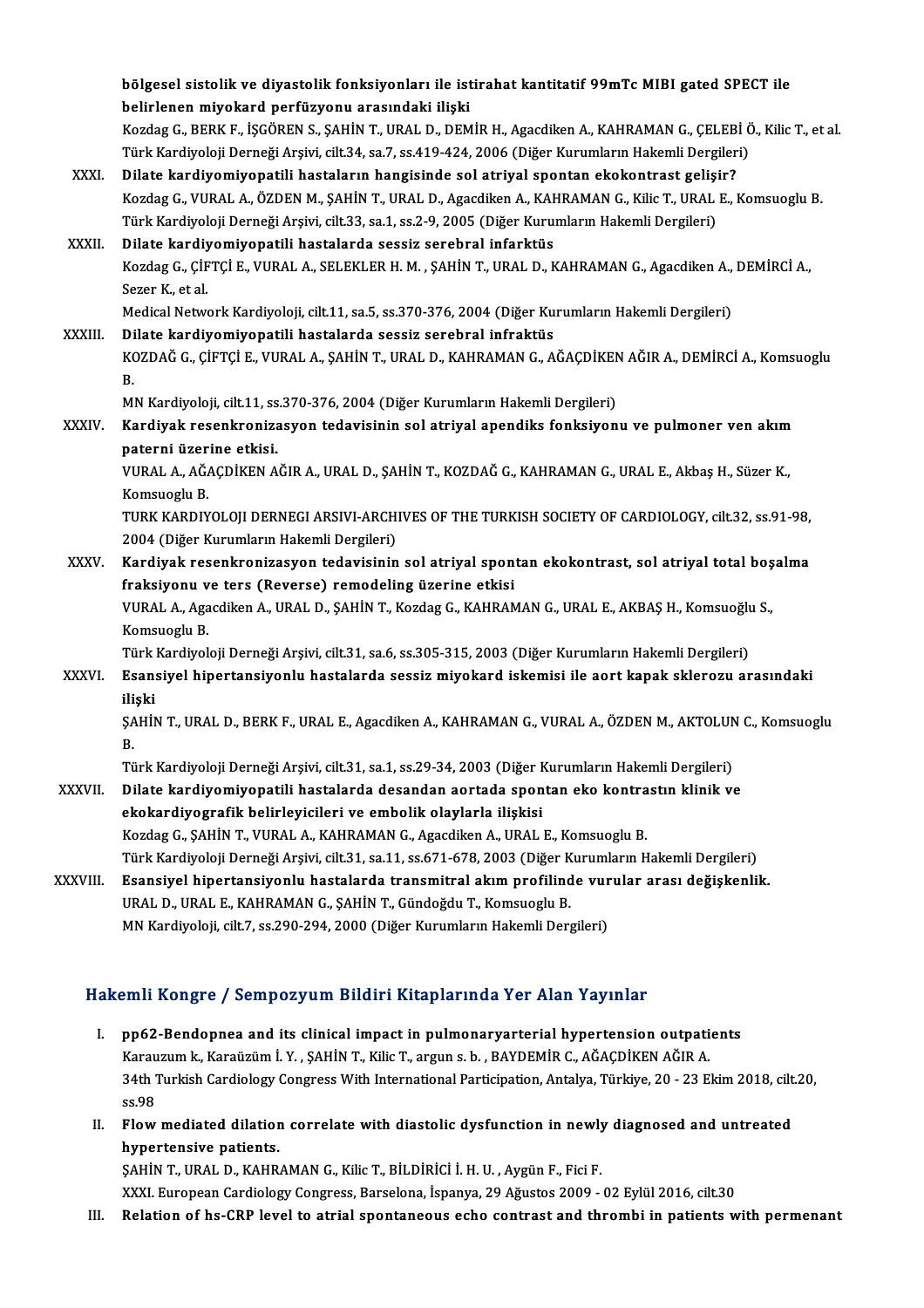atrial fibrillation due to different etiologies

ŞAHİNT.,KilicT.,BİLDİRİCİ İ.H.U. ,KOZDAĞG.,erkale.,KAHRAMANG.,URAL E.,URALD. atrial fibrillation due to different etiologies<br>ŞAHİN T., Kilic T., BİLDİRİCİ İ. H. U. , KOZDAĞ G., erkal e., KAHRAMAN G., URAL E., URAL D.<br>European Cardiology Congress, Barselona, İspanya, 29 Ağustos 2009 - 02 Eylül 2016,

- IV. Tip 2 diyabetik hastalarda eksenatid tedavisinin kahverengi yağ dokusu belirteçlerine ve epikardiyal European Cardiology Congress, Barselona, İspanya, 29 Ağustos 2009 - 02 Eylül 2016, cilt.30, ss.1-10<br>Tip 2 diyabetik hastalarda eksenatid tedavisinin kahverengi yağ dokusu belirteçlerine v<br>yağ dokusu üzerine etkisinin insül Tip 2 diyabetik hastalarda eksenatid tedavisinin kahverengi yağ dokus<br>yağ dokusu üzerine etkisinin insülin glargin ile karşılaştırmalı olarak (<br>AKYAY Ö. Z. , ŞAHİN T., TARKUN İ., ARSLAN B., CANTÜRK Z., SELEK A., ŞAFAK Ö.<br>5 yağ dokusu üzerine etkisinin insülin glargin ile karşılaştır:<br>AKYAY Ö. Z. , ŞAHİN T., TARKUN İ., ARSLAN B., CANTÜRK Z., SELEF<br>54. Ulusal Diyabet Kongresi, Antalya, Türkiye, 18 - 22 Nisan 2018<br>Tin 2. Diyabetik bastalarda Ex
- 54. Ulusal Diyabet Kongresi, Antalya, Türkiye, 18 22 Nisan 2018<br>V. Tip 2 Diyabetik hastalarda Exenatid Tedavisinin Kahverengi Yağ Dokusu belirteçlerine ve Epikardiyal Yağ Dokusu üzerine etkisinin insülin Glarjin ile karşılaştırmalı olarak değerlendirilmesi Tip 2 Diyabetik hastalarda Exenatid Tedavisinin Kahverengi Yağ Dokusu belirte<br>Yağ Dokusu üzerine etkisinin insülin Glarjin ile karşılaştırmalı olarak değerlend<br>AKYAY Ö. Z. , ŞAHİN T., TARKUN İ., çakmak y., ARSLAN B., CANTÜ Yağ Dokusu üzerine etkisinin insülin Glarjin ile karşılaştıı<br>AKYAY Ö. Z. , ŞAHİN T., TARKUN İ., çakmak y., ARSLAN B., CANTÜF<br>54. ulusal diyabet kongresi, Antalya, Türkiye, 18 - 22 Nisan 2018<br>Enisandial adinasa tissua thisk AKYAY Ö. Z., ŞAHİN T., TARKUN İ., çakmak y., ARSLAN B., CANTÜRK Z., SELEK A.<br>54. ulusal diyabet kongresi, Antalya, Türkiye, 18 - 22 Nisan 2018<br>VI. Bpicardial adipose tissue thickness in womwn with systemic sclerosis.<br>TEMIZ
- 54. ulusal diyabet kongresi, Antalya, Türkiye, 18 22 Nisan 2018<br>VI. Epicardial adipose tissue thickness in womwn with systemic sclerosis.<br>TEMİZ KARADAĞ D., ŞAHİN T., TEKEOĞLU S., ÖZDEMİR IŞIK Ö., YAZICI A., ÇEFLE A. Epicardial adipose tissue thickness in womwn with systemic sclerosis.<br>TEMİZ KARADAĞ D., ŞAHİN T., TEKEOĞLU S., ÖZDEMİR IŞIK Ö., YAZICI A., ÇEFLE A.<br>5th Systemic Sclerosis World Congress, BORDO, Fransa, 15 - 17 Şubat 2018, TEMİZ KARADAĞ D., ŞAHİN T., TEKEOĞLU S., ÖZDEMİR IŞIK Ö., YAZICI A., ÇEFLE A.<br>5th Systemic Sclerosis World Congress, BORDO, Fransa, 15 - 17 Şubat 2018, cilt.3, ss.11-12<br>VII. Very Low Rates of LDL Goal Attainment in Rea
- 5th Systemic Sclerosis World Congress, BORDO, Fransa, 15 17 Şubat 2<br>Very Low Rates of LDL Goal Attainment in Real Clinical Setting:<br>Registry of Familial Hypercholesterolemia in Turkey (A-HIT 2)<br>KANIKCIOČUJ J. M. TOKCÖZOČ Very Low Rates of LDL Goal Attainment in Real Clinical Setting: Interim Results of a Nation-wide<br>Registry of Familial Hypercholesterolemia in Turkey (A-HIT 2)<br>KAYIKÇIOĞLU L. M. , TOKGÖZOĞLU S. L. , DOĞAN V., CEYHAN C., Tun Registry of Familial Hypercholesterolemia in Turkey (A-HIT 2)<br>KAYIKÇIOĞLU L. M. , TOKGÖZOĞLU S. L. , DOĞAN V., CEYHAN C., Tuncez A<br>M., ÇELİK A., et al.<br>American Heart Association Scientific Sessions. 11 Kasım - 15 Ocak 201 KAYIKÇIOĞLU L. M., TOKGÖZOĞLU S. L., DOĞAN V., CEYHAN C., Tuncez A., KUTLU M., ONRAT E., Alıcı G., AKBULUT

M., ÇELİK A., et al.<br>American Heart Association Scientific Sessions, 11 Kasım - 15 Ocak 2017<br>VIII. The effects of comorbidities in patients with history of diabetes mellitus, in severe systolic heart<br>ـ America<br>The eff<br>failure<br>KOZDAC The effects of comorbidities in patients with history of diabetes mellitus, in severe systolic<br>failure<br>KOZDAĞ G., URAL D., argan o., KARAÜZÜM İ., KARAÜZÜM K., ŞAHİN T., URAL E., KAHRAMAN G., KILIÇ T.,<br>CELİKVURT V. H. ot ol

failure<br>KOZDAĞ G., URAL D., argan o., KARAÜZÜM İ., KARAÜZÜM K., ŞAHİN T., URAL E., KAHRAMAN G., KILIÇ T.,<br>ÇELİKYURT Y. U. , et al.

33. Uluslararası Katılımlı Türk Kardiyoloji Kongresi, Türkiye, 5 - 08 Ekim 2017

IX. Clinical characteristics of patients with history of stroke in severe systolic heart failure 33. Uluslararası Katılımlı Türk Kardiyoloji Kongresi, Türkiye, 5 - 08 Ekim 2017<br>Clinical characteristics of patients with history of stroke in severe systolic heart failure<br>KOZDAĞ G., URAL D., argan o., KARAÜZÜM İ., KARAÜZ Clinical characteristi<br>KOZDAĞ G., URAL D., a:<br>ÇELİKYURT Y. U. , et al.<br><sup>22. Uluclararası Katlım</sup> KOZDAĞ G., URAL D., argan o., KARAÜZÜM İ., KARAÜZÜM K., ŞAHİN T., URAL E.<br>ÇELİKYURT Y. U. , et al.<br>33. Uluslararası Katılımlı Türk Kardiyoloji Kongresi, Türkiye, 5 - 08 Ekim 2017<br>Is serum uris asid lavel an independent pre

CELİKYURT Y. U. , et al.<br>33. Uluslararası Katılımlı Türk Kardiyoloji Kongresi, Türkiye, 5 - 08 Ekim 2017<br>X. Is serum uric acid level an independent predictor for prognosis in advanced systolic heart failure<br>nationts wi 33. Uluslararası Katılımlı Türk Kardiy<br>Is serum uric acid level an indep<br>patients with diabetes mellitus?<br>KOZDAČ C. URAL D. argan e. KARA Is serum uric acid level an independent predictor for prognosis in advanced systolic heart fai<br>patients with diabetes mellitus?<br>KOZDAĞ G., URAL D., argan o., KARAÜZÜM İ., KARAÜZÜM K., URAL E., BİLDİRİCİ İ. H. U. , KILIÇ T. patients with diab<br>KOZDAĞ G., URAL D.,<br>AĞAÇDİKEN AĞIR A.<br>EUROPEAN JOUPNAL KOZDAĞ G., URAL D., argan o., KARAÜZÜM İ., KARAÜZÜM K., URAL E., BİLDİRİCİ İ. H. U<br>AĞAÇDİKEN AĞIR A.<br>EUROPEAN JOURNAL OF HEART FAILURE, 29 Nisan - 02 Mayıs 2017, cilt.19, ss.5-601<br>Speekle Tracking Esbesendiesrephy: A Sensi

- AĞAÇDİKEN AĞIR A.<br>EUROPEAN JOURNAL OF HEART FAILURE, 29 Nisan 02 Mayıs 2017, cilt.19, ss.5-601<br>XI. Speckle Tracking Echocardiography: A Sensitive Techniquefor Detecting Early Left Ventricular<br>Dygfynation in Patientewith EUROPEAN JOURNAL OF HEART FAILURE, 29 Nisan - 02 Mayıs 2017, cilt.19, ss.5-601<br>Speckle Tracking Echocardiography: A Sensitive Techniquefor Detecting Ea<br>Dysfunction in Patientswith Systemic Sclerosis Speckle Tracking Echocardiography: A Sensitive Techniquefor Detecting Early Left Ve<br>Dysfunction in Patientswith Systemic Sclerosis<br>TEMİZ KARADAĞ D., ŞAHİN T., TEKEOĞLU S., özdemir ışık ö., YAZICI A., ERALDEMİR F. C. , cefl TEMİZ KARADAĞ D., ŞAHİN T., TEKEOĞLU S., özdemir ışık ö., YAZICI A., ERALDEMİR F. C. , cefle a.<br>ACR/ARHP Annual meeting, Washington, Kiribati, 11 - 16 Kasım 2016 TEMİZ KARADAĞ D., ŞAHİN T., TEKEOĞLU S., özdemir ışık ö., YAZICI A., ERALDEMİR F. C. , cefle a.<br>ACR/ARHP Annual meeting, Washington, Kiribati, 11 - 16 Kasım 2016<br>XII. Speckle Tracking Echocardiography a Sensitive Technique
- ACR/ARHP Annual meeting, Washington, Kiribati, 11 -<br>Speckle Tracking Echocardiography a Sensitive<br>Dysfunction in Patients with Systemic Sclerosis<br>TEMIZ KARADAČ D. SAHIN T. ÖZDEMIR KIK Ö. TEKE Speckle Tracking Echocardiography a Sensitive Technique for Detecting<br>Dysfunction in Patients with Systemic Sclerosis<br>TEMİZ KARADAĞ D., ŞAHİN T., ÖZDEMİR IŞIK Ö., TEKEOĞLU S., YAZICI A., ÇEFLE A.<br>2016 ACP (ABHR Annual Most Dysfunction in Patients with Systemic Sclerosis<br>TEMİZ KARADAĞ D., ŞAHİN T., ÖZDEMİR IŞIK Ö., TEKEOĞLU S., YAZICI A., ÇEFLE A. TEMİZ KARADAĞ D., ŞAHİN T., ÖZDEMİR IŞIK Ö., TEKEOĞLU S., YAZICI A., ÇEFLE A.<br>2016 ACR/ARHP Annual Meeting, 4 - 08 Kasım 2016<br>XIII. Sistemik skleroz hastalarında erken sol ventrikül disfonksiyonunu saptamada duyarlı bi
- 2016 ACR/ARHP Annual Meeting, 4 08 Kasım 2016<br>Sistemik skleroz hastalarında erken sol ventrikül disfonksiyonunu saptar<br>Speckle Tracing Ekokardiyografi<br>TEMİZ KARADAĞ D., SAHİN T., ÖZDEMİR ISIK Ö., TEKEOĞLU S., YAZICI A., Sistemik skleroz hastalarında erken sol ventrikül disfonksiyonunu saptaı<br>Speckle Tracing Ekokardiyografi<br>TEMİZ KARADAĞ D., ŞAHİN T., ÖZDEMİR IŞIK Ö., TEKEOĞLU S., YAZICI A., ÇEFLE A.<br>YU Husal Bamatalaji Kangrasi Antalya Tü Speckle Tracing Ekokardiyografi<br>TEMİZ KARADAĞ D., ŞAHİN T., ÖZDEMİR IŞIK Ö., TEKEOĞLU S., YAZICI A., ÇEFLE A.<br>XVI. Ulusal Romatoloji Kongresi, Antalya, Türkiye, 24 - 30 Ekim 2016, cilt.8, ss.1-161<br>The evistense of obesity
- XIV. The existence of obesity paradox and effect of obesity on in-hospital-outcomes on elderly patients XVI. Ulusal Romatoloji Kongresi, Antalya, Türkiye, 24 - 30 Ekim 201<br>The existence of obesity paradox and effect of obesity on i<br>treated with primary percutaneous coronary intervention.<br>Anno 6 UBAL E altrem KAURAMAN G PU Di The existence of obesity paradox and effect of obesity on in-hospital-outcomes on elderly pation<br>treated with primary percutaneous coronary intervention.<br>emre e., URAL E., aktaşm., KAHRAMAN G., BİLDİRİCİ İ. H. U. , Kilic T treated with primary percutaneous coronary intervention.<br>emre e., URAL E., aktaş m., KAHRAMAN G., BİLDİRİCİ İ. H. U. , Kilic T., akay k., çekirdekçi e., ŞAHİN T.<br>32nd Turkish Cardiology Congress with International Particip emre e., URAL E., aktaş m., KAHRAMAN G., BİLDİRİCİ İ. H. U. , Kilic T., akay k., çekirdekçi e., ŞAHİN T., URAL D.<br>32nd Turkish Cardiology Congress with International Participation, 20 Ekim 2009 - 23 Ekim 2016<br>XV. Prognosti
- 32nd Turkish Cardiology Congress with International Participation, 20 Ekim 2009 23 Ekim 2016<br>XV. Prognostic value of free triiodothyronine free thyroxine ratio in patients with advanced systolic<br>heart failure and diabete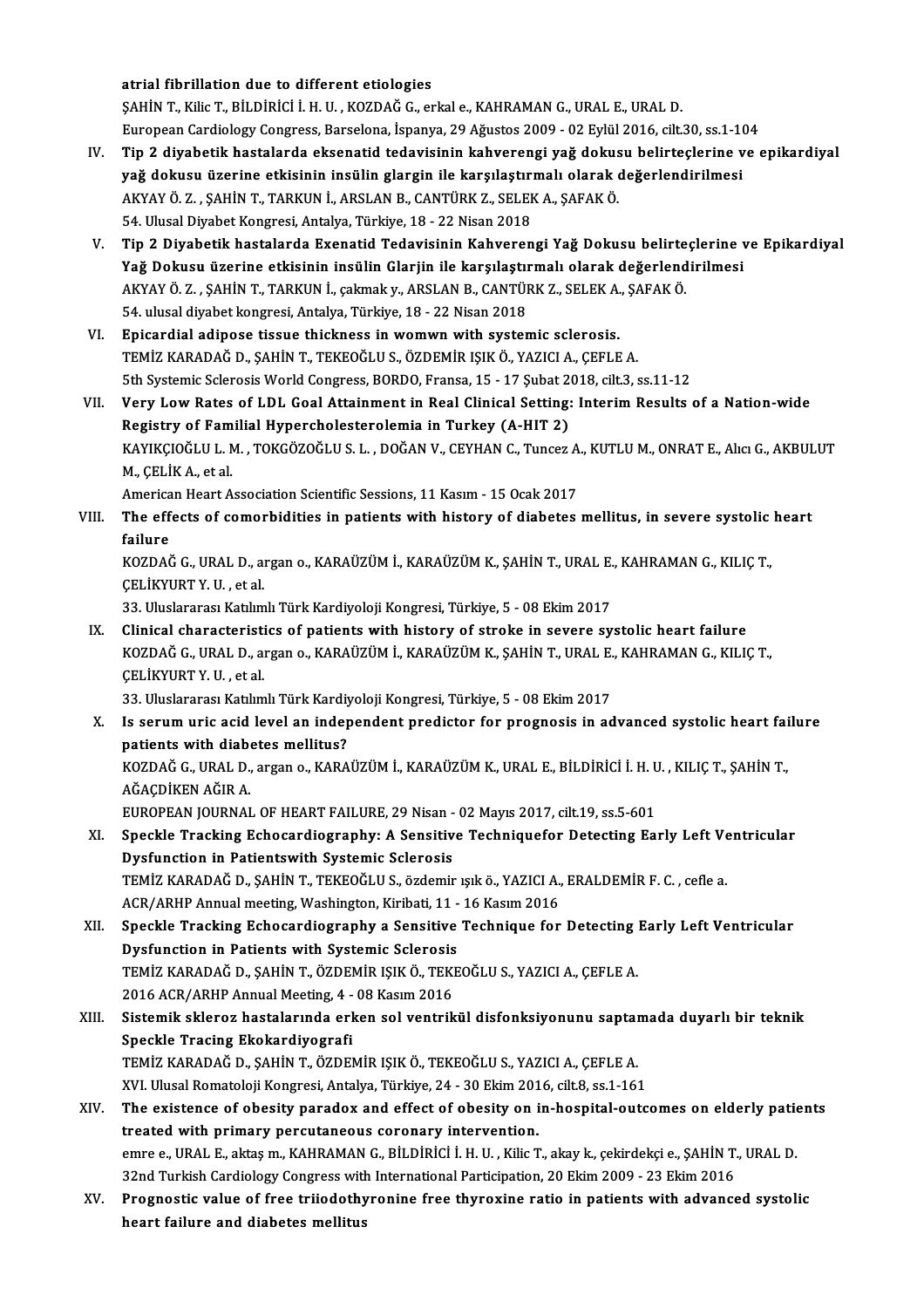KOZDAĞ G., ARGAN O., URAL D., KARAÜZÜM K., KARAÜZÜM İ., KILIÇ T., ŞAHİN T., ÇELİKYURT Y. U. , BİLDİRİCİ İ. H.<br>U. AĞAÇDİKEN AĞIR A KOZDAĞ G., ARGAN O., U.<br>U. , AĞAÇDİKEN AĞIR A.<br>22nd Turkish Cardislam KOZDAĞ G., ARGAN O., URAL D., KARAÜZÜM K., KARAÜZÜM İ., KILIÇ T., ŞAHİN T., ÇELİKYURT Y. U. , BİLD<br>U. , AĞAÇDİKEN AĞIR A.<br>32nd Turkish Cardiology Congress With International Participation, 20 - 23 Ekim 2016, cilt.16, ss.1-

# U. , AĞAÇDİKEN AĞIR A.<br>32nd Turkish Cardiology Congress With International Participation, 20 - 23 Ekim 2016, cilt.16, ss.1-10<br>XVI. Iron deficiency and clinical outcome of systolic heart failure patients admitted due ac 32nd Turkish Cardi<br>Iron deficiency a<br>decompensation<br>APCAN O UPAL D Iron deficiency and clinical outcome of systolic heart failure patients admitted due acute<br>decompensation<br>ARGAN 0., URAL D., Karauzum k., Yilmaz I., Bozyel S., URAL E., Kozdag G., ŞAHİN T., Kilic T., Aktas M., et al.<br>22. u

decompensation<br>ARGAN O., URAL D., Karauzum k., Yilmaz I., Bozyel S., URAL E., Kozdag<br>32. uluslar arası katılımlı türk kardiyoloji kongresi, 20 - 23 Ekim 2016<br>Comparison of sussess of povel sardiovassular risk ssoring sı ARGAN O., URAL D., Karauzum k., Yilmaz I., Bozyel S., URAL E., Kozdag G., ŞAHİN T., Kilic T., Aktas M., et a<br>32. uluslar arası katılımlı türk kardiyoloji kongresi, 20 - 23 Ekim 2016<br>XVII. Comparison of success of novel car

- 32. uluslar arası katılımlı türk kardiyoloji kongresi, 20 23 Ekim 2016<br>Comparison of success of novel cardiovascular risk scoring system<br>cardiovascular events in patients with asymptomatic hypertension<br>UPALD, EMPEE MITHU Comparison of success of novel cardiovascular risk scoring systems in predicting 10-year<br>cardiovascular events in patients with asymptomatic hypertension<br>URAL D., EMRE E., MUTLUER F. O. , KARAÜZÜM K., Akbulut T., ŞAHİN T., cardiovascular events in patients with asymptomatic hypertension<br>URAL D., EMRE E., MUTLUER F. O. , KARAÜZÜM K., Akbulut T., ŞAHİN T., URAL E., AĞAÇDİKEN AĞIR A.<br>32.Uluslararası Katılımlı Türk Kardiyoloji Kongresi, Antalya, URAL D., EMRE E., MUTLUER F. O., KARAÜZÜM K., Akbulut T., ŞAHİN T., URAL E., AĞAÇDİKEN AĞIR A.<br>32.Uluslararası Katılımlı Türk Kardiyoloji Kongresi, Antalya, Türkiye, 20 - 23 Ekim 2016, cilt.16, ss.1-10<br>XVIII. A multi-regio
- 32.Uluslararası Katılımlı Türk Kardiyoloji Kongresi, Antalya, Türkiye, 20 23 Ekim 2016, cilt.16, ss.1-104<br>A multi-regional, randomized evaluation of the lipid-modifying efficacy and tolerability of<br>anacetrapib added to o A multi-regional, randomized evaluation of the lipid-modifying efficacy and tolerability of anacetrapib added to ongoing statin therapy in patients with hypercholesterolemia or low Density Lipoprotein Cholesterol. anacetrapib added to ongoing statin therapy in patients with hypercholesterolemia or<br>Density Lipoprotein Cholesterol.<br>Ballantyne C., Shah S., Sapre A., Ashraf A., Tobias S., ŞAHİN T., Ye P., Sheu W., Kang D., Rossi P., et

Ballantyne C., Shah S., Sapre A., Ashraf A., Tobias S., ŞAHİN T., Ye P., Sheu W., Kang D., Rossi P., et al.<br>2016 ESC Cogress, 27 - 31 Ağustos 2016 Ballantyne C., Shah S., Sapre A., Ashraf A., Tobias S., ŞAHİN T., Ye P., Sheu W., Kang D., Rossi P., et al.<br>2016 ESC Cogress, 27 - 31 Ağustos 2016<br>XIX. Long-term effect of thrombus during primary percutaneous coronary inte

- 2016 ESC Cogress, 27 31 Ağustos 2016<br>Long-term effect of thrombus during primary per<br>remodeling and clinical outcome in daily practice.<br>UPALD, KARAÜZÜM K. Yılmar i, UPALE Colmak H. SA Long-term effect of thrombus during primary percutaneous coronary intervention on cardiac<br>remodeling and clinical outcome in daily practice.<br>URAL D., KARAÜZÜM K., Yılmaz İ., URAL E., Çakmak H., ŞAHİN T., BİLDİRİCİ İ. H. U. remodeling and clinical outcome in daily practice.<br>URAL D., KARAÜZÜM K., Yılmaz İ., URAL E., Çakmak H., ŞAHİN T., BİLDİRİCİ İ. H. U. , KAHRAMAN G., VURAL A.<br>30th Turkish Cardiology Congress with International Participation URAL D.,<br>30th Turl<br>ss.1-186<br>Effects s 30th Turkish Cardiology Congress with International Participation, Antalya, Türkiye, 23 - 26 Ekim 2014, cilt.14,<br>ss.1-186<br>XX. Effects of hydrochlorothiazide added to spironolactone on cardiac remodeling in patients with ac
- ss.1-186<br>Effects of hydrochlorothiazide added to spironolactone on cardiac remodeling in patients with acute<br>myocardial infarction and reduced ejection fraction Effects of hydrochlorothiazide added to spironolactone on cardiac remodeling in patients with acute<br>myocardial infarction and reduced ejection fraction<br>URAL D., Derviş E., Onuk R., Çakmak H., KARAÜZÜM K., ŞAHİN T., Kilic T myocardial infarction and reduced ejection fraction<br>URAL D., Derviş E., Onuk R., Çakmak H., KARAÜZÜM K., ŞAHİN T., Kili<br>European Heart Failure meeting, Atina, Yunanistan, 19 Mayıs 2014<br>Kranik trambasınbalik pulmanar binart
- URAL D., Derviş E., Onuk R., Çakmak H., KARAÜZÜM K., ŞAHİN T., Kilic T., BİLDİRİCİ İ. H. U. , KAHRAMA<br>European Heart Failure meeting, Atina, Yunanistan, 19 Mayıs 2014<br>XXI. Kronik tromboembolik pulmoner hipertansiyon gelişi European Heart Failure meeting, Atina, Yunanistan, 19 Mayıs 2014<br><mark>Kronik tromboembolik pulmoner hipertansiyon gelişiminde etkili risk faktörleri</mark><br>GÜLLÜ Y. T. , BAŞYİĞİT İ., ŞAHİN T., GÜMÜŞTAŞ S., ARGUN BARIŞ S., BOYACI H., Kronik tromboembolik pulmoner hipertansiyon gelişiminde etkili risk faktörleri<br>GÜLLÜ Y. T. , BAŞYİĞİT İ., ŞAHİN T., GÜMÜŞTAŞ S., ARGUN BARIŞ S., BOYACI H., YILDIZ F. F.<br>Türk Toraks Derneği 17. Yıllık Kongresi, Antalya, 201 GÜLLÜ Y. T. , BAŞYİĞİT İ., ŞAHİN T., GÜMÜŞTAŞ S., ARGUN BARIŞ S., BOYACI H., YILDIZ F. F.<br>Türk Toraks Derneği 17. Yıllık Kongresi, Antalya, 2014, Antalya, Türkiye, 2 - 06 Nisan 2014<br>XXII. Fragmented QRS Resolution on P
- Türk Toraks Derneği 17. Yıllık Kongresi, *I*<br>Fragmented QRS Resolution on Post<br>Cardiac Resynchronization Therapy<br>Celilunut II, KARAÜZÜM K. ALN. SAHİN I Fragmented QRS Resolution on Post-implantation Electrocardiogr<br>Cardiac Resynchronization Therapy<br>Celikyurt U., KARAÜZÜM K., Al N., ŞAHİN T., Agacdiken A., VURAL A., Ural D.<br>20th Turkish Cardialogy Congress of the Turkish S Cardiac Resynchronization Therapy<br>Celikyurt U., KARAÜZÜM K., Al N., ŞAHİN T., Agacdiken A., VURAL A., Ural D.<br>29th Turkish Cardiology Congress of the Turkish-Society-of-Cardiology (TSC) with International Participation,<br>An Celikyurt U., KARAÜZÜM K., Al N., ŞAHİN T.,<br>29th Turkish Cardiology Congress of the Tu<br>Antalya, Türkiye, 26 - 29 Ekim 2013, cilt.62<br>Comparisons of Different Cardiouaseu 29th Turkish Cardiology Congress of the Turkish-Society-of-Cardiology (TSC) with International Participation,<br>Antalya, Türkiye, 26 - 29 Ekim 2013, cilt.62<br>XXIII. Comparisons of Different Cardiovascular Risk Scoring Systems
- Antalya, Türkiye, 26 29 Ekim 2013, cilt.62<br>Comparisons of Different Cardiovascular Risk Scoring Systems in Predicting 10-Ye<br>Events in the Population of Patients Followed-Up for Asymptomatic Hypertension Comparisons of Different Cardiovascular Risk Scoring Systems in Pree<br>Events in the Population of Patients Followed-Up for Asymptomatic H.<br>Akbulut T., Ural D., SAHİN T., Cakmak H., Al N. O. , Saracoglu E., Emre E., URAL E.<br> Events in the Population of Patients Followed-Up for Asymptomatic Hypertension<br>Akbulut T., Ural D., ŞAHİN T., Cakmak H., Al N. O. , Saracoglu E., Emre E., URAL E.<br>29th Turkish Cardiology Congress of the Turkish-Society-of-Akbulut T., Ural D., ŞAHİN T., Cakmak H., Al I<br>29th Turkish Cardiology Congress of the Tu<br>Antalya, Türkiye, 26 - 29 Ekim 2013, cilt.62<br>The Better Quteemes, Associated with 1

XXIV. The Better Outcomes Associated with Warfarin use in Patients with Heart Failure in Either Atrial<br>Fibrillation or Sinus Rhythm Antalya, Türkiye, 26 - 29 Ekim 20<br>The Better Outcomes Associat<br>Fibrillation or Sinus Rhythm The Better Outcomes Associated with Warfarin use in Patients with Heart Failure in Either Atr<br>Fibrillation or Sinus Rhythm<br>Kozdag G., Emre E., Ertas G., Akay Y., Yilmaz I., ŞAHİN T., KILIÇ T., Ekren H., Celikyurt U., KAHRA Fibrillation or Sinus Rhythm<br>Kozdag G., Emre E., Ertas G., Akay Y., Yilmaz I., ŞAHİN T., KILIÇ T., Ekren H., Celikyurt U., KAHRAMAN G., et al.<br>29th Turkish Cardiology Congress of the Turkish-Society-of-Cardiology (TSC) wit Kozdag G., Emre E., Ertas G., Akay Y., Yilmaz<br>29th Turkish Cardiology Congress of the Tu<br>Antalya, Türkiye, 26 - 29 Ekim 2013, cilt.62<br>Assessment of Left Atriel Annendage P 29th Turkish Cardiology Congress of the Turkish-Society-of-Cardiology (TSC) with International Participation,<br>Antalya, Türkiye, 26 - 29 Ekim 2013, cilt.62<br>XXV. Assessment of Left Atrial Appendage Function by 2-Dimensional Antalya, Türkiye, 26 - 29 Ekim 2013, cilt.62

Assessment of Left Atrial Appendage Function by 2-Dimensional Speckle-Tracking Imaging in 29th Turkish Cardiology Congress of the Turkish-Society-of-Cardiology (TSC) with International Participation,<br>Antalya, Türkiye, 26 - 29 Ekim 2013, cilt.62 Saracoglu E., Ural D., ŞAHİN T., Al Ozlem N., Cakmak H., Akbulut T., Akay K., URAL E. 29th Turkish Cardiology Congress of the Turkish-Society-of-Cardiology (TSC) with International Participation,<br>Antalya, Türkiye, 26 - 29 Ekim 2013, cilt.62<br>XXVI. Prognostic Value of 2D Speckle Tracking Echocardiography in P

Antalya, Türkiye, 26 - 29 |<br>Prognostic Value of 21<br>Myocardial Infarction Prognostic Value of 2D Speckle Tracking Echocardiography in Patients w<br>Myocardial Infarction<br>Cakmak H., URAL E., ŞAHİN T., Ozlem A. N. , Emre E., Saracoglu E., Akbulut T., Ural D.